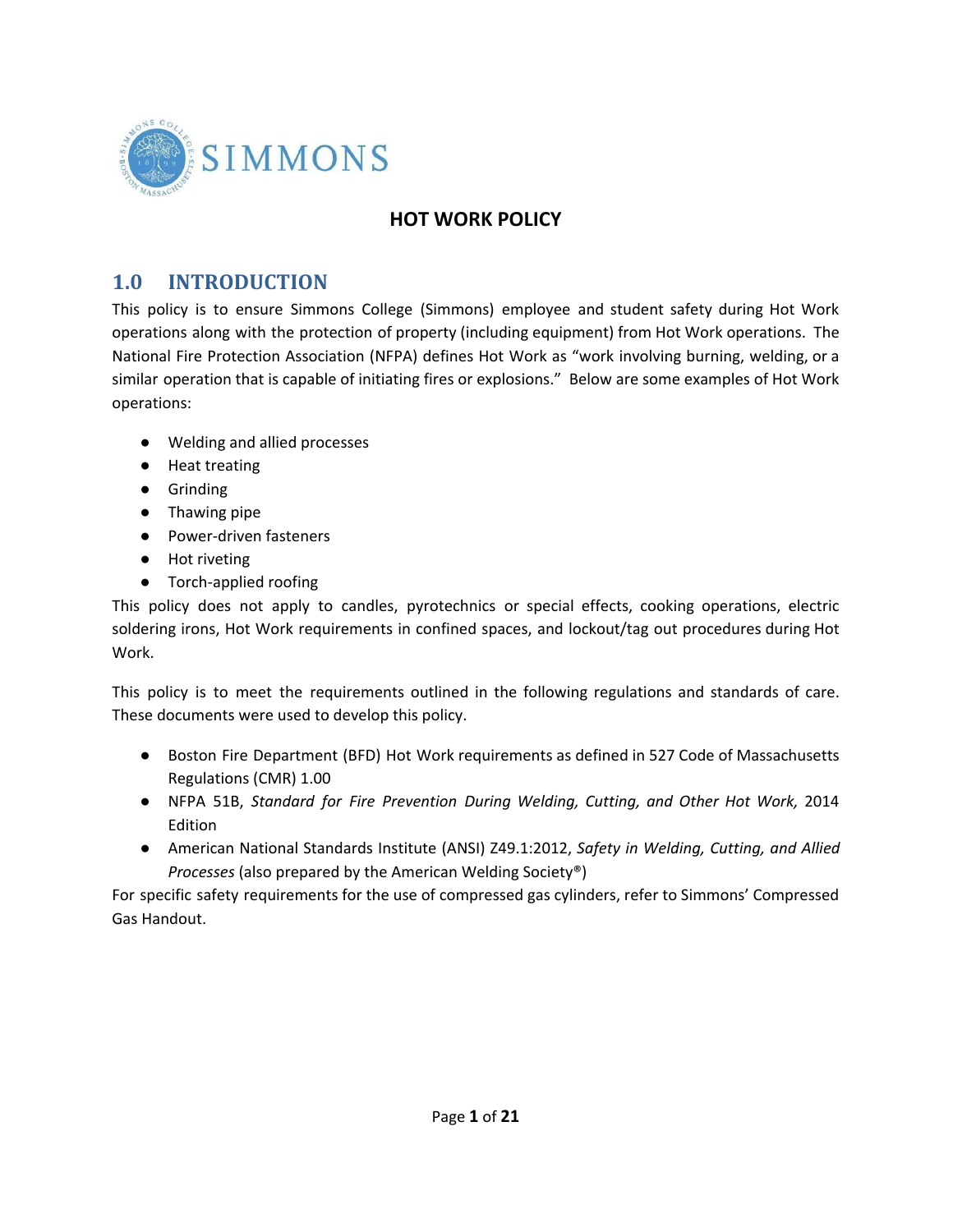

# **2.0 ROLES AND RESPONSIBILITIES**

Everyone described in this section will recognize their mutual responsibility for safety in Hot Work operations.

## **2.1 Director Environment, Health and Safety (EH&S)**

The Director of EH&S is responsible for reviewing hazards and incidents associated with Hot Work operations conducted on campus along with developing training programs for Hot Work operations, performing hazard evaluations, and performing safety inspections of Hot Work areas and equipment.

## **2.2 Department Heads or Directors**

Department heads and directors are responsible in making sure employees and students and students who will be performing Hot Work operations are properly trained on the SIMMONS procedures before performing Hot Work on campus and for ensuring all safety procedures associated with Hot Work operations are implemented and followed by the department's employees and students and students. In addition, they are responsible for implementing any areas for improvement identified through audits, inspections, and/or incident investigation.

# **2.3 Professors, Laboratory Technicians, Studio Technicians, and Supervisors**

Professors, Laboratory Technicians, Studio Technicians, and supervisors overseeing Hot Work operations **MUST** perform and develop a Job Safety Analysis (JSA). It provides specifies written rules and instructions covering when Hot Work Permit is required, the safe operation of equipment, incorporating information from Safety Data Sheets (SDS) materials used, appropriate personal protective equipment (PPE), evaluation of combustible materials and hazardous areas present or likely to be present in the Hot Work location. In addition, they shall advise all contractors about the specific flammable materials, hazardous processes or conditions, or other potential fire hazards.

Whenever a Hot Work Permit is required, the Professor or Supervisor is responsible for designating the following:

- Permissible Area: Is the established area for Hot Work operations.
- Hot Work Operator: Is the Departmental employee who is qualified and authorized by management to perform Hot Work such as welding, brazing, soldering, and other associated work tasks.
- Permit Authorizing Individual: is the Departmental employee who trained and is authorized to issue a Hot Work Permit. This person must have completed the BFD/NFPA Hot Work training program and received a NFPA training certificate.
- Fire Watch: is the Department employee who is trained in Hot Work safety and monitors the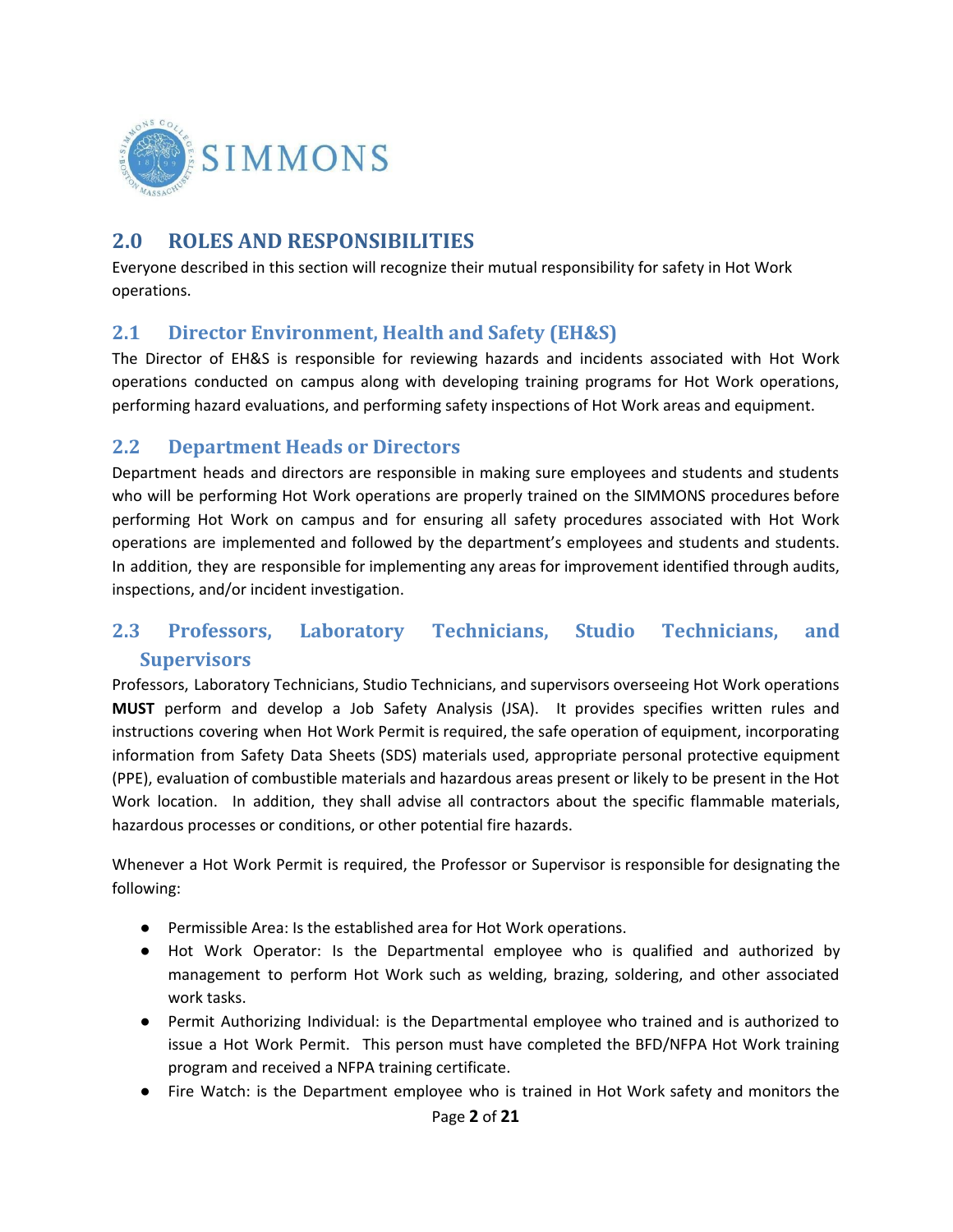

Hot Work area for changing conditions and watches for fires and extinguishes them if possible.

## **2.4 Permit Authorized Individual**

The Permit Authorized Individual (PAI) is responsible for safe operation of Hot Work activities for her/his department. The PAI will:

- Consider the safety of the Hot Work operator and fire watch with respect to PPE for other special hazards beyond Hot Work.
- Determine the site-specific flammable materials, hazardous processes, or other potential fire hazards that are present or likely to be present in the work location.
- Ensure the protection of combustibles from ignition by the following means:
	- 1. Considering alternative methods to Hot Work
	- 2. Moving the work to a location that is free from combustibles
	- 3. If the work cannot be moved, moving the combustibles to a safe distance or having the combustibles properly shielded against ignition
	- 4. Scheduling Hot Work so that operations that could expose combustibles to ignition are not begun during Hot Work operations.
- **●** If the criteria outlined in Numbers 2 through 4 cannot be met, Hot Work **SHALL NOT** be performed.
- **●** Determine the fire protection and extinguishing equipment are properly located at the site.
- Be responsible for ensuring that a fire watch is at the site, when required.
- $\bullet$  Where a fire watch is not required, make a final check  $\frac{1}{2}$  hour after the completion of Hot Work operations to detect and extinguish smothering fires.
- Review Designated Areas for Hot Work operations at least on an annual basis.

## **2.5 Employees and students and Students**

Employees and students and students performing Hot Work (a.k.a. Hot Work Operator) MUST:

- Before use of Hot Work equipment, read and understand all safety practices outlined in the manufacture instruction manual for the specific type(s) of Hot Work equipment used for the process. Read and understand SDSs, and Laboratory, Studio, or Department Specific Work Practices (e.g. Standard Operating Procedures [SOPs], JSA) and safety requirements of this Policy.
- Complete annual Fire Extinguisher Training ("hands-on") and complete the Hot Work safety training.
- Be trained in the safe operation of the Hot Work equipment and in the safe use of the process. This training must be documented by the department.
- Inspect all Hot Work equipment daily prior to use.
- Shall perform an inspection of all equipment before work or during any unusual Hot Work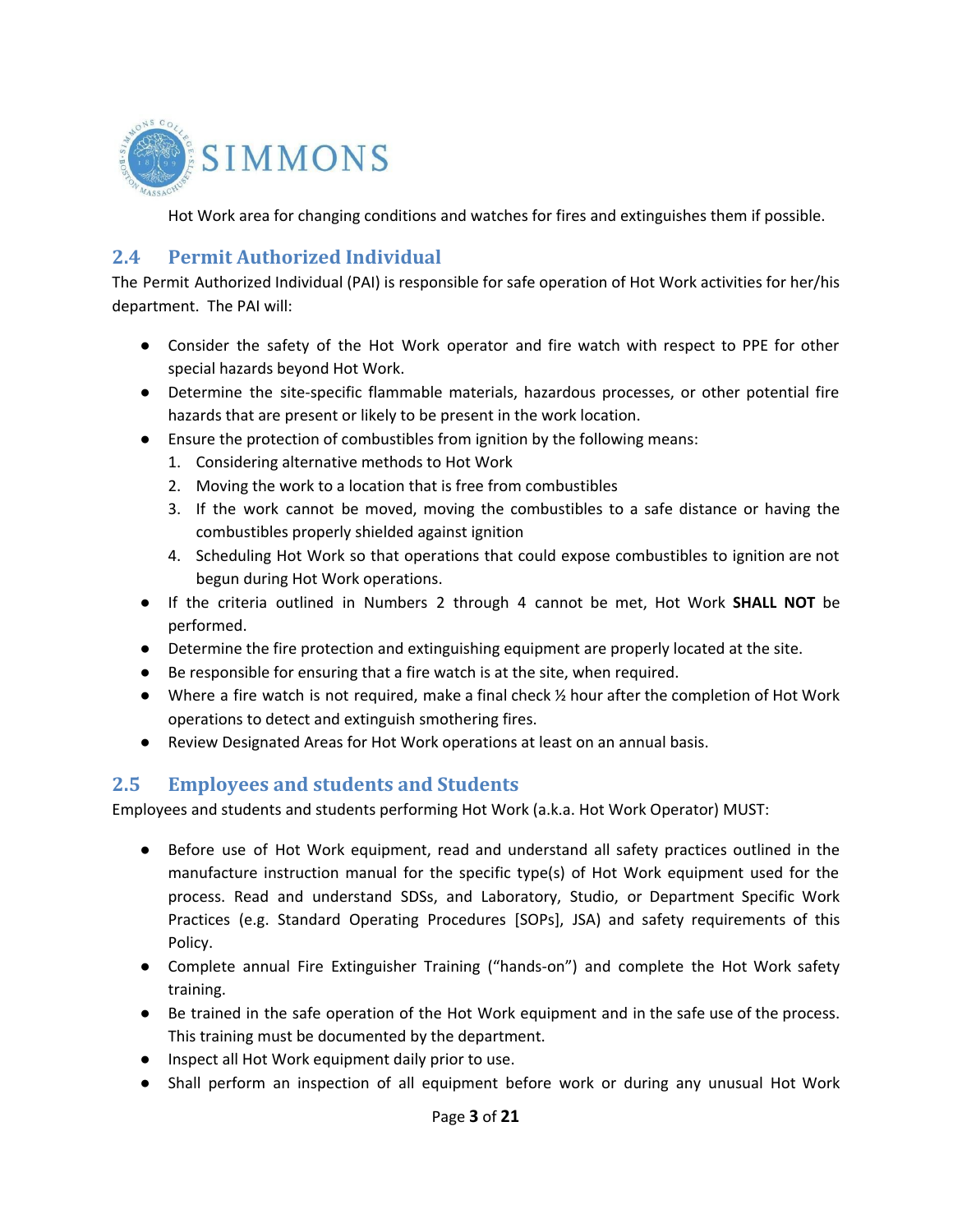

operations are planned.

- Have PAI's approval before starting Hot Work operations.
- Shall follow all the safety requirements outlined in the issued Hot Work Permit.
- Ensure fire extinguishers are in working condition and readily available (e.g., within reach).
- Verify that the ventilation is working properly.
- Use all required PPE for the specific job.
- Verify that the Designated Area is fire resistant.
- Cease Hot Work operations if unsafe conditions develop.
- Report any unsafe condition immediately to the professor, Laboratory Technician, Studio Technician or supervisor overseeing the Hot Work operation.

## **2.5 Fire Watch**

The fire watch will:

- Be trained to understand the inherent hazards of the work site and of the Hot Work.
- Ensure that safe conditions are maintained during Hot Work operations.
- Have the authority to stop the Hot Work operations if unsafe conditions develop.
- Have fire-extinguishing equipment readily available and trained in its use.
- Be familiar with the facilities and procedure for activating the fire alarm system in an event of a fire.
- Watch for fires in all exposed areas and try to extinguish them only when the fires are obviously within the capacity of the equipment available. If the fire watch determines that this fire is not within the capacity of the equipment, the fire watch will activate the fire alarm system immediately.
- Be permitted to perform additional task, but those tasks shall not distract her or him from her or his fire watch responsibilities.

## **2.6 Contractors**

Before starting Hot Work, contractors and their clients will discussed the planned project completely, including the type of Hot Work to be conducted and the hazards in the area.

# **3.0 HAZARD IDENTIFICATION AND PREVENTION**

## **3.1 Fire Prevention and Protection for Welding and Cutting**

Welding, cutting, and allied processes produce molten metal, sparks, slag, and Hot Work surfaces can cause fire or explosion if precautionary measures are not followed.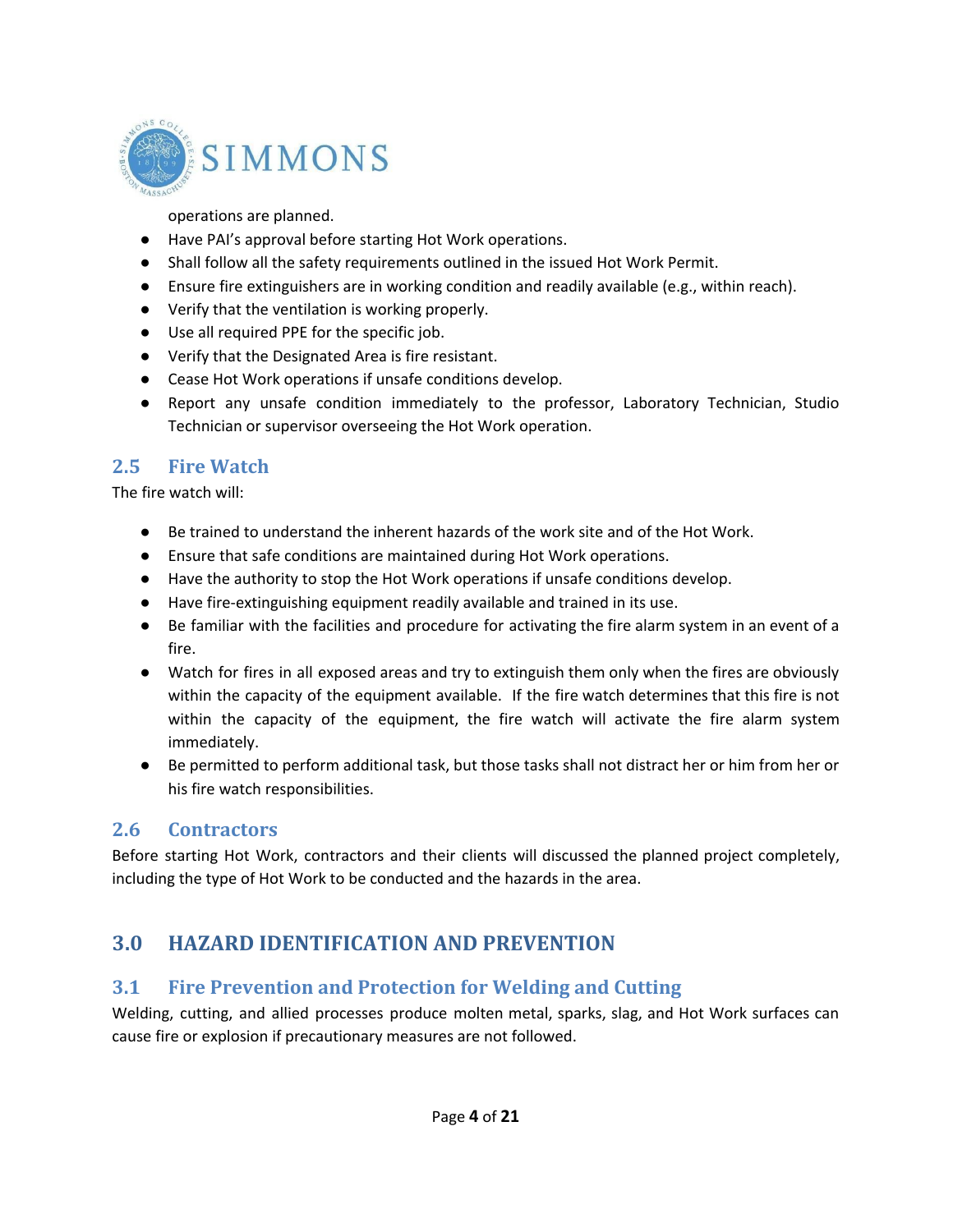

Flying sparks are the main cause of fires and explosions in welding and cutting. Sparks can travel up to 35 feet from the work area. Sparks and molten metal can travel greater distances when falling. Sparks can pass through or become lodged in cracks, clothing, pipe holes, and other small openings in floors, walls, or partitions. Typical combustible materials found inside buildings include: wood, paper, rags, clothing, chemicals, flammable liquids and gases, and dusts. Parts of buildings such as floors, partitions, and roofs may also be combustible. Welding and cutting can cause explosions in spaces containing flammable gases, vapors, liquids, or dusts.

Fire Hazard Prevention Tips:

- Whenever possible, relocate the work from the work site to the welding/maintenance shop area. Welding and cutting operations shall ideally be conducted in a separate, well-ventilated room with a fire-retardant floor.
- When not possible to relocate work to the welding shop: remove combustible materials for a minimum radius of 35 feet (10.7 meters) around the work area in all directions or move the work to a location well away from combustible materials.
- Protect combustibles with covers made of fire-resistant materials (see below for a description of approved fire-resistant materials for Hot Work).
- If possible, enclose the work area with portable, fire-resistant screens.
- Cover or block all openings, such as doorways, windows, cracks, or other openings with fire resistant material.
- When needed, have a qualified firewatcher in the work area during and for at least 30 minutes after Hot Work is finished.
- Do not dispose of hot slag in containers holding combustible material.
- Fire extinguishers shall be maintained in a state of readiness for instant use.
- Welding or cutting is not permitted in or near rooms containing flammable or combustible liquids, vapors, or combustible dusts. Do not weld or cut in atmospheres containing reactive, toxic, or flammable gases, vapors, liquids, or dust.
- Do not apply heat to a work piece covered by an unknown substance or coating that can produce flammable, toxic, or reactive vapors when heated.
- Provide safety supervision for outside contractors conducting Hot Work. Inform contractors about site-specific hazards including the presence of flammable materials.

## **3.2 Hot Work Permit Requirements**

Employees, students, or contractors that perform Hot Work outside of designated Welding Shop and Maintenance Shop areas must complete a SIMMONS Hot Work Permit (see Appendix A) prior to conducting Hot Work operations and post original at job site and provide EH&S with a copy of the initial (before work) and the final sign-off (after work is completed). The Supervisor, Departmental PAI, and Hot Work Operator are responsible for ensuring compliance with the permit requirements. The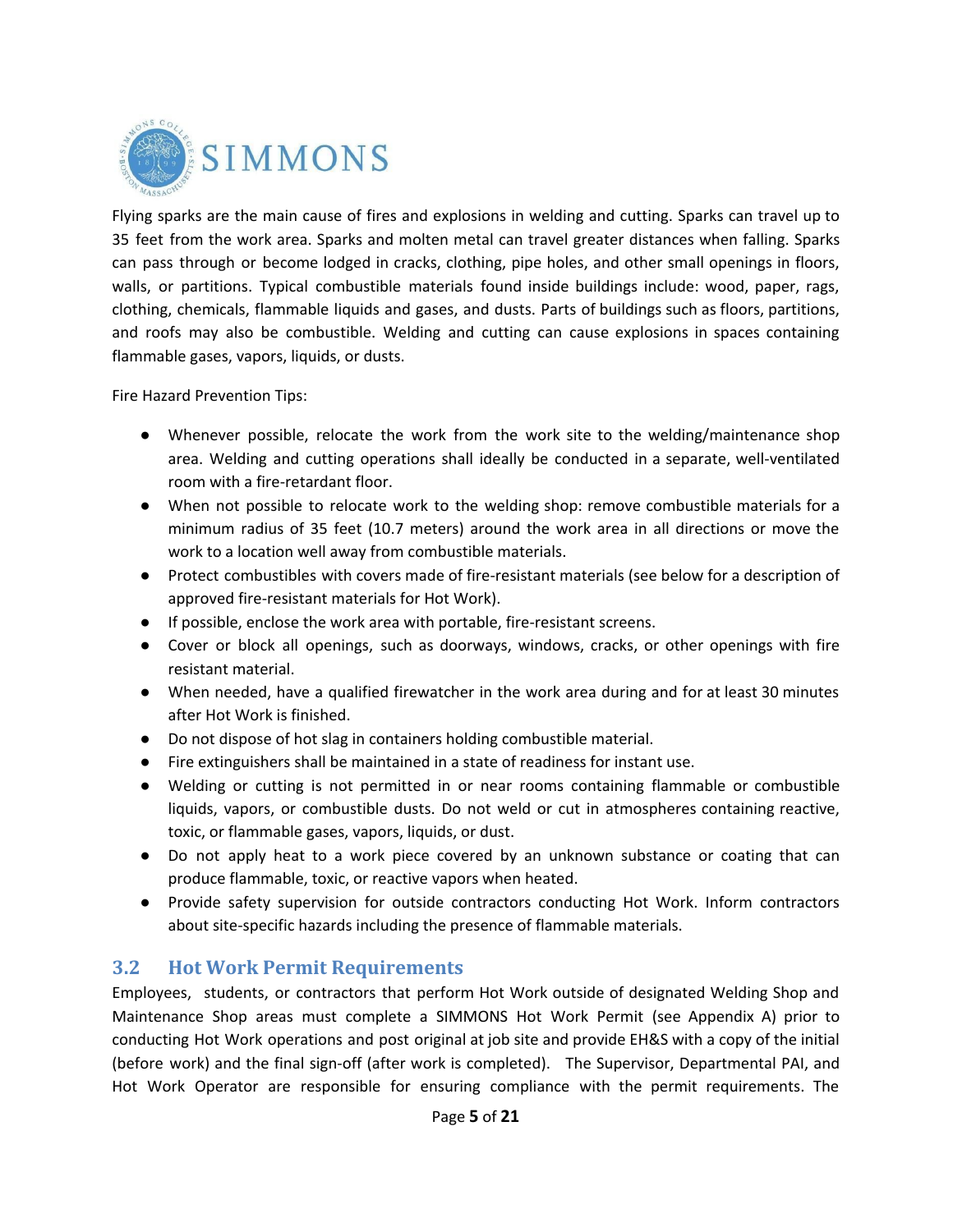

information contained on the SIMMONS Hot Work Permit is based from NFPA 51B. Appendix B provides the Hot Work Permit Decision Tree. This decision tree can be used to determine if a Hot Work permit is necessary.

The PAI must document the following on the Hot Work Permit:

- 1. Date the Permit is being issued. A Permit is only valid for one day of work.
- 2. Building/Location/Floor Level where Hot Work will be taking place.
- 3. Document type of work to be performed (i.e. Overhead MIG Welding)
- 4. The PAI then shall inspect the work area and confirm that precautions have been taken to prevent a fire. The PAI must complete the checklist outlined on the Hot Work Permit which includes observing special precautions needed during work such as posting a fire watch, and ensuring the Hot Work location is free from hazards within 35 feet of the work area where Hot Work is planned.
- 5. Document any special precautions for the work to be performed such as the use of supplemental fire extinguishers, welding blankets, welding curtains, and ensuring combustible materials are not present and guarding materials that cannot be relocated as a last line of defense where Hot Work is planned.
- 6. The PAI must inspect if Hot Work is planned near or on walls, ceilings, and roofs. These areas must be inspected for fire hazards.
- 7. Hot Work is prohibited on enclosed equipment, such as in, on, near tanks, vessels, or containers that contain or have contained flammable substances.
- 8. Hot Work is prohibited in areas with the accumulation of dusts.
- 9. The PAI must ensure that the Fire Watch is provided during Hot Work and for 30 minutes after the completion of Hot Work.
- 10. The PAI must ensure the Fire Watch is supplied with appropriate fire extinguishers and/or fire suppression equipment (e.g. water hose).
- 11. The Fire Watch must be able to activate the fire alarm and be able to contact the Fire Department in the event of an emergency.
- 12. The PAI must determine if more than one fire watch is required in adjoining areas, above level and below areas.
- 13. The Fire Watch must perform a final check of the work area and adjacent areas to which sparks and heat might spread (including floors above and below, and on opposite side of wall(s). 30 minutes after the Hot Work was completed and verify with the PAI that the area was found safe.
- 14. After completion of the Hot Work Permit, a copy of the completed Permit must be submitted to the Director of EH&S at the Physical Plant building or hand delivered to the Physical Plant.

#### **3.3 Hot Work Locations**

Hot Work is never permitted in certain types of locations where safe conditions do not exist and cannot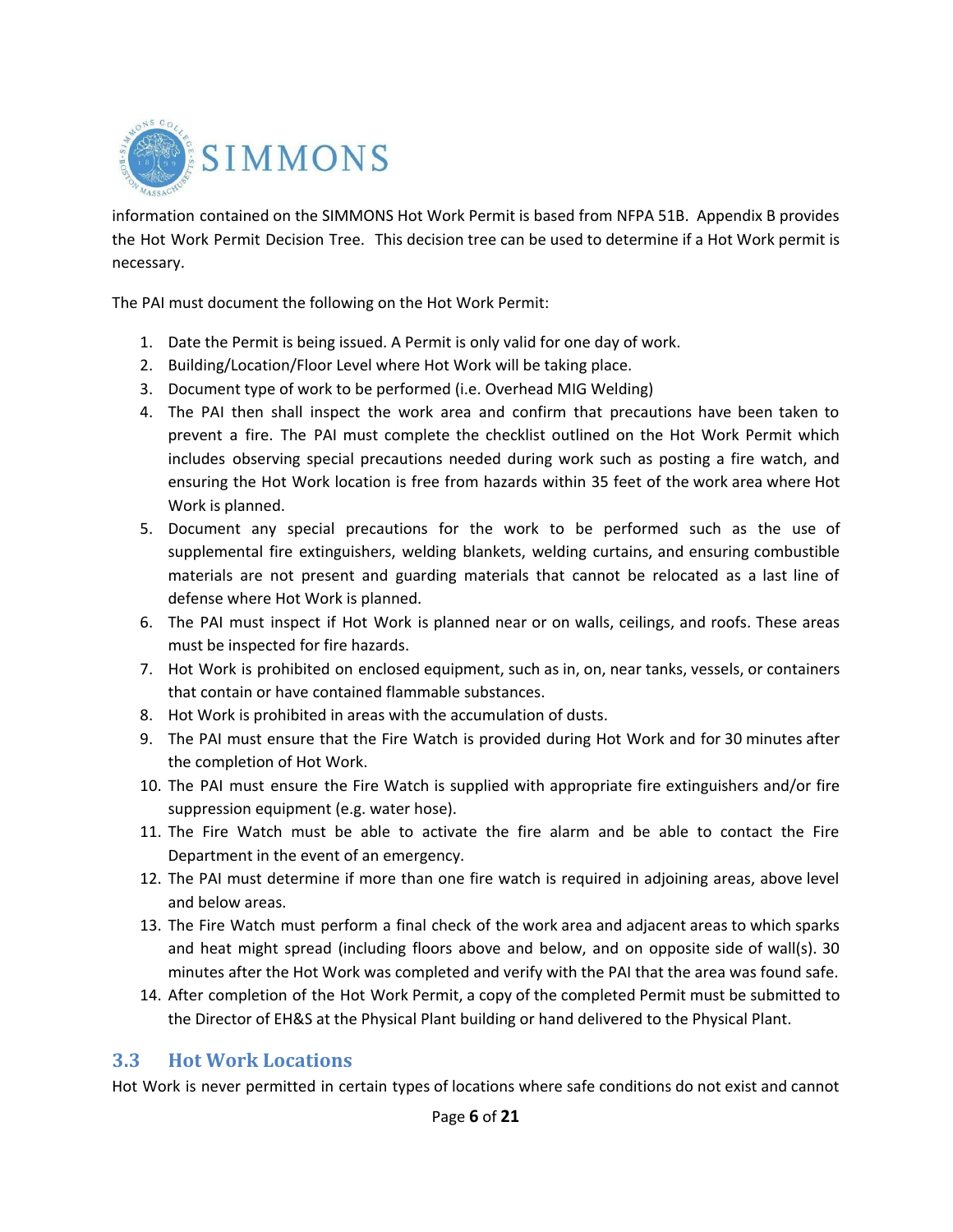

be created. Hot Work is allowed in two types of locations:

#### **Designated Area**

A permanent location approved for routine Hot Work operations made safe by removal of all possible sources of ignition that could be ignited by the Hot Work tool. An example is the Welding Shop or Maintenance Shop where all combustibles have been removed. A Hot Work Permit **IS NOT** required in a Designated Hot Work Area.

#### **Controlled Area**

A controlled area is an area in which safe conditions for Hot Work exist or where safe conditions can be created by moving or protecting combustibles. An example of a controlled area is in a campus building construction area where welding must take place and the work area has been made safe by removing all combustibles and implementing the requirements of the Hot Work permit in order to make it safe.

- In a Controlled Area, a Hot Work Permit must be obtained by the Hot Work operator.
- The permit must be obtained from the Supervisor or Departmental designated PAI before the Hot Work can proceed in a controlled area.
- Refer to Appendix A for the SIMMONS Hot Work Permit that is to be used before commencing Hot Work activities.
- A Hot Work Permit is good for only one day of work. A copy of the Permit must be forwarded to the Director of EH&S.

#### **Non-Permissible Locations**

Hot Work **IS NOT** permitted in the following areas:

- In areas not authorized by the Director of EH&S
- In sprinklered buildings where sprinklers are impaired, unless the requirements of NFPA 25, *Standards for the Inspection, Testing, and Maintenance of Water-Based Fire Protection Systems,* are met.
- In the presence of explosive atmospheres (i.e., mixtures of flammable gases, vapors, liquids, or dust exist in the air)
- In the presence of uncleaned or improperly prepared equipment, drums, tanks, or other containers that have previously contained materials that could develop explosive atmospheres.

An example is near closed tanks that contain or have contained flammable liquids such as a fuel tank.

## **3.4 Welding and Hot Work In and Around Tanks**

SIMMONS adheres to U.S. Chemical Safety Board recommendations for welding or cutting operations in or near tanks. Whenever possible, avoid Hot Work and consider alternative methods. Analyze the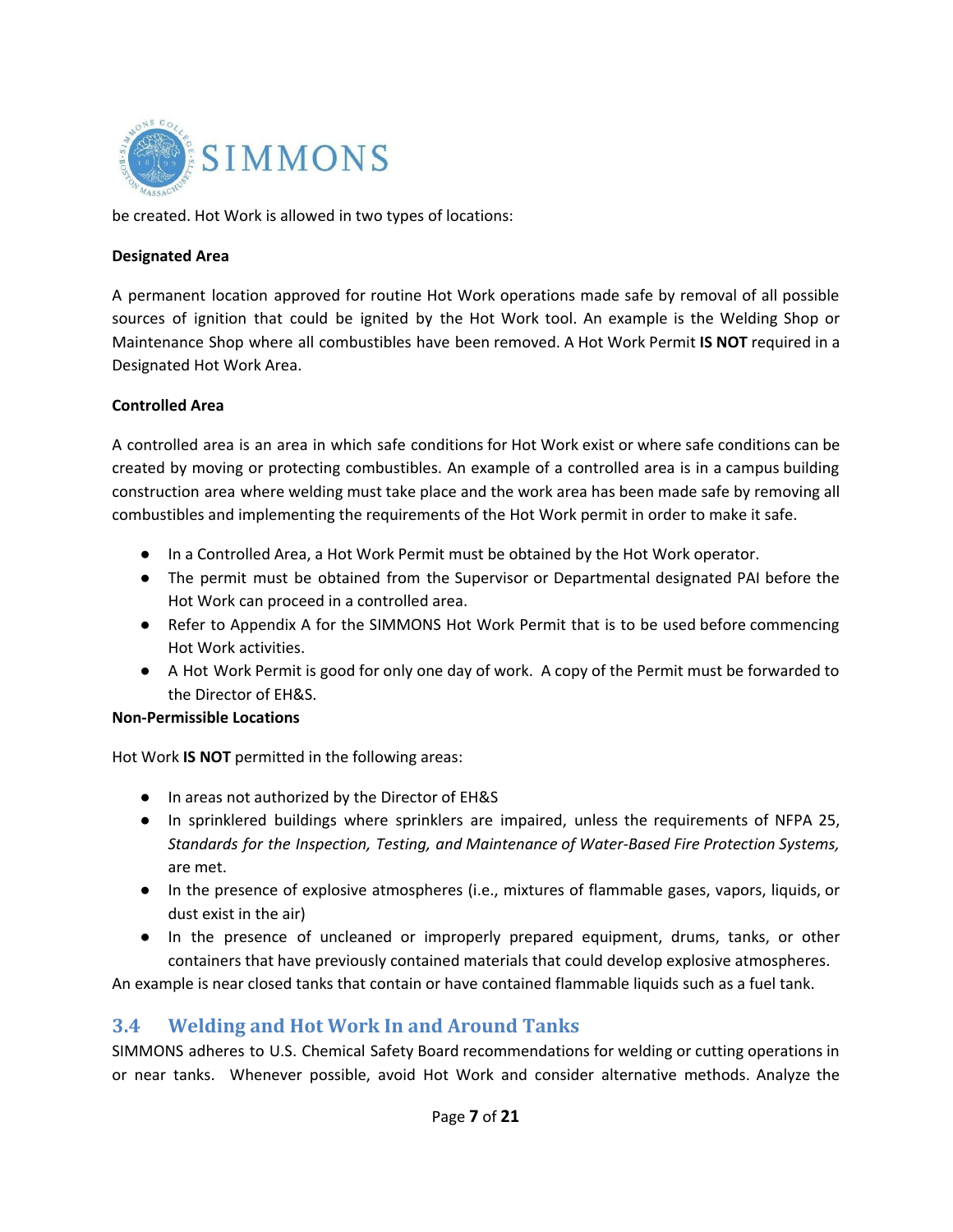

hazards; prior to initiation of Hot Work perform a hazard assessment that identifies the scope of work, potential hazards, and methods of hazard control.

Work is not allowed and shall not be performed in or near closed tanks that contain or have contained flammable liquids. The tanks must be thoroughly drained, purged, and atmospherically tested with a combustible gas meter (indicator). This will ensure the tank is free from the accumulation of flammable gases or vapors.

Once approved safe for Hot Work, atmospheric monitoring must be performed using a portable combustible gas analyzer before and during the work by only trained personnel (PAIs or EH&S). Assistance can be obtained with atmospheric monitoring by contacting the Director of EH&S.

If any detectable readings are obtained, then work cannot begin or continue until the source of vapor is found and suitably mitigated such that the concentration is maintained below 10% of the Lower Flammable/Explosive Limit. For technical assistance regarding combustible gas meters, contact the Director of EH&S.

## **3.5 Electric Shock Hazards and Safety Precautions**

Electric shock from electrical welding and cutting equipment can result in death or severe burns. Additionally, serious injury can occur if the welder falls as a result of the shock. This safety hazard is associated with operations that use electricity to generate heat, such as arc and resistance welding and cutting.

Employees and students are to use proper precautionary measures and recommended safe practices at all times to avoid electrical shocks. Personnel using electrical welding and cutting equipment must be trained on safe work practices and procedures before use of this equipment. Some measures to prevent electrical shock include:

- Never use a bare hand or wet glove to change electrodes.
- Do not touch an energized electrode while you are in contact with the work circuit.
- Never stand on a wet or grounded surface when changing electrodes.
- Do not allow the electrode holder or electrode to come in contact with any other person or any grounded object.
- Ground the frames of welding units.
- Insulate yourself from the workpiece and ground using dry insulating mats or covers big enough to prevent any physical contact with the work or ground, or wear properly designed and approved rubber-soled boots in good condition.
- If utilizing long lengths of cable, suspend them overhead whenever possible. If run along the floor, be sure they do not create a tripping hazard, become damaged, or tangled.
- Additional safety precautions are required when welding is performed under any of the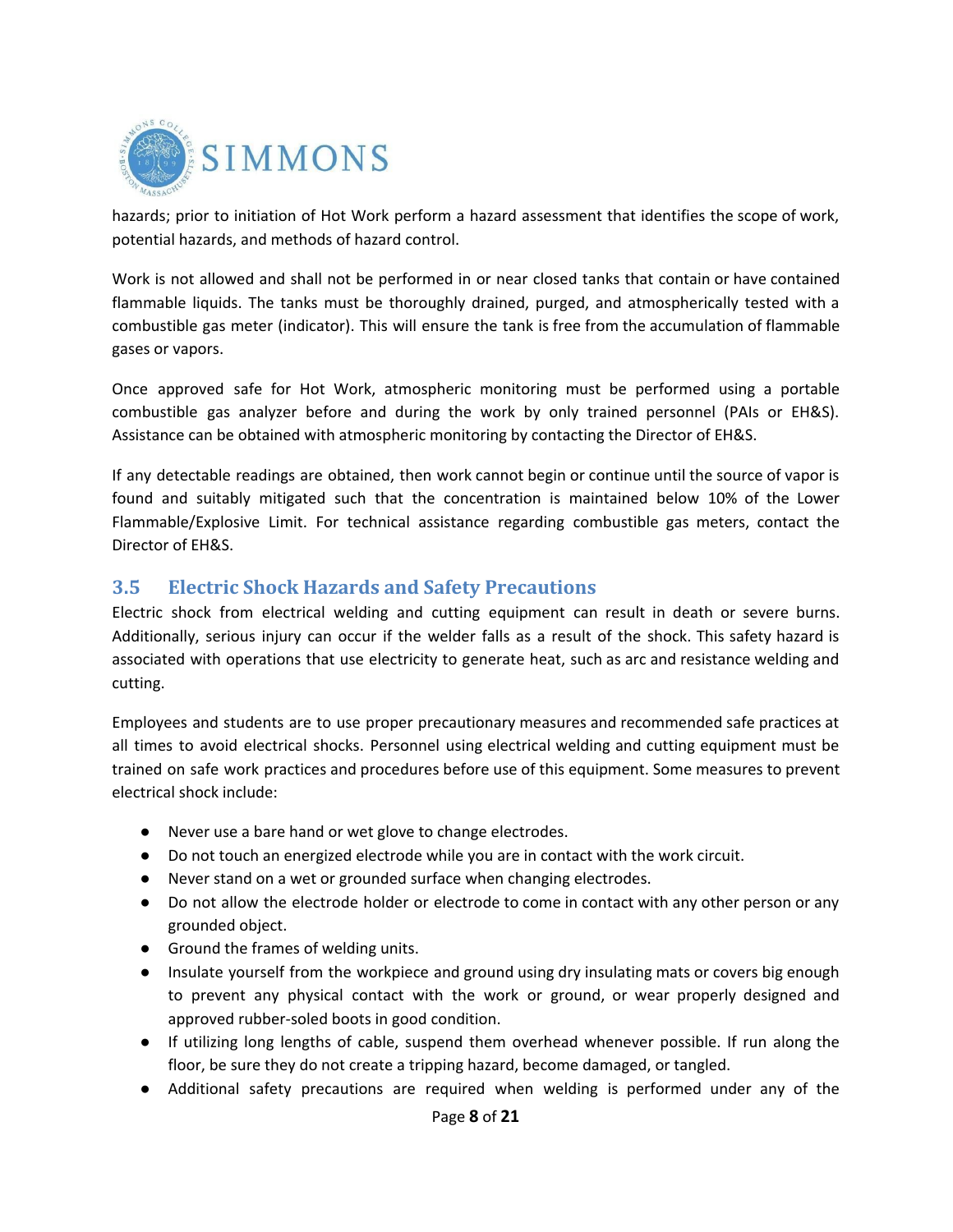

following electrical hazardous conditions: in damp locations or while wearing wet clothing, on metal floors, gratings, scaffolds, or other metal structures; in cramped positions such as sitting, kneeling, or lying; or when there is a high risk of unavoidable or accidental contact with the workpiece and ground. Where these conditions are present, use one of the following types of equipment presented in order of preference:

- 1. Semiautomatic DC constant voltage metal electrode (wire) welder,
- 2. DC manual covered electrode (stick) welder,
- 3. AC welder with reduced open-circuit voltage. In most situations, use of a DC constant voltage wire welder is recommended. And do not work alone!

## **3.6 Ventilation Requirements for Welding**

Adequate ventilation shall be provided for all welding and cutting and related operations. Adequate ventilation shall be enough ventilation such that personnel exposures to hazardous concentrations of airborne contaminants are maintained below the allowable limits.

Ventilation is used to control overexposures to the fumes and gases during welding and cutting. Adequate ventilation will keep the fumes and gases from the welder's breathing zone. The heat of the arc or flame creates fumes and gases (fume plume). Fumes contain respirable particles. Gases include the shielding gas, and combustion products. The heat from the arc or flame causes the fume plume to rise. Overexposure to welding fumes and gases can cause dizziness, illness, and even unconsciousness and death. The following measures and precautions are to be instituted to protect employee health:

- General Welder Safety Precautions: Keep your head out of the fume plume. Reposition the work, your head, or both to keep from breathing smoke and fumes. Do not breathe the fumes. Use ventilation to control the fumes and gases produced from cutting and welding.
- Adequate ventilation: All welding, cutting, and heating operations shall be ventilated (natural or mechanical) such that personnel exposures to hazardous concentrations of airborne contaminants are within acceptable limits. Adequate ventilation can be obtained through natural or mechanical means or both.
	- o Natural ventilation is the movement of air through a workplace by natural forces. Roof vents, open doors and windows provide natural ventilation. The size and layout of the area/building can affect the amount of airflow in the welding area. Natural ventilation can be acceptable for welding operations if the contaminants are kept below the allowable limits.
	- o Mechanical ventilation is the movement of air through a workplace by a mechanical device such as a fan. Mechanical ventilation is reliable. It can be more effective than natural ventilation. An example is a local exhaust ventilation system. These systems include a capture device, ducting, hood, and a fan. The capture devices remove fumes and gases at their source. Some systems filter the airflow before exhausting it. Fixed or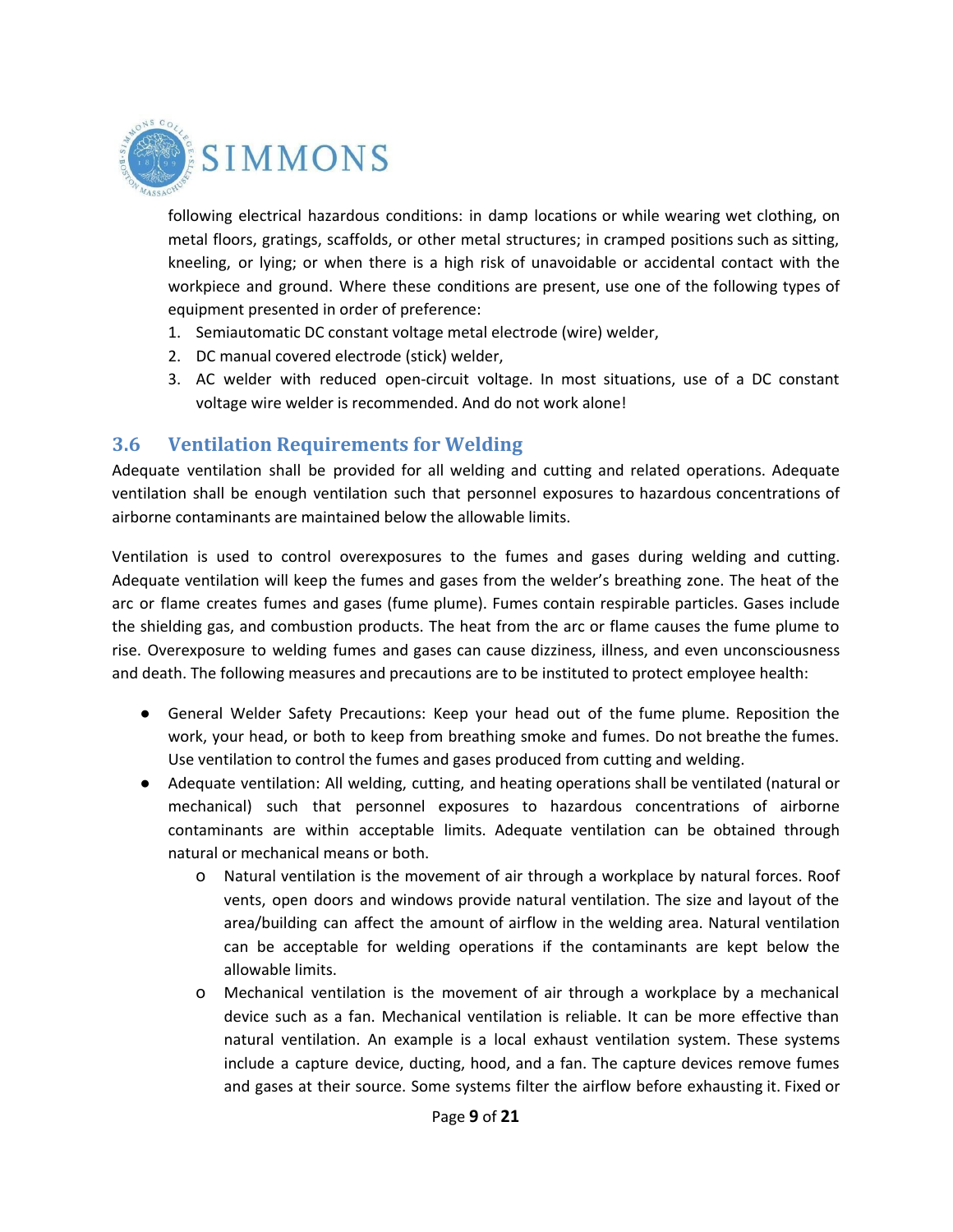

moveable capture devices are placed near or around the work. They can keep contaminants below allowable limits. When using mechanical ventilation remember to:

- Locate the hood as close as possible to the work.
- Position the hood to draw the plume away from the breathing zone.
- Curtains may be used to direct airflow. Curtains must meet the BFD requirements.
- Cutting of Stainless Steel: Oxygen cutting, using either a chemical flux or iron powder or gas-shielded arc cutting of stainless steel, shall be done using mechanical ventilation adequate to remove the fumes generated.

# **4.0 PERSONAL PROTECTIVE EQUIPMENT**

Employees and students and students exposed to the hazards created by Hot Work operations shall be protected by PPE in accordance with the requirements of the U.S. Occupational Safety and Health Administration (OSHA) 29 Code of Federal Regulations (CFR) 1910.132 – *Personal Protective Equipment*.

Appropriate protective clothing required for any Hot Work operation will vary with the size, nature and location of the work to be performed. PPE must protect against hazards such as burns, sparks, spatter, electric shock, and optical radiation.

## **4.1 Body Protection**

Clothing shall provide sufficient coverage, and be made of suitable materials, to minimize skin burns caused by sparks, spatter, or radiation. Wear oil-free protective clothing made of wool or heavy cotton. Heavier materials work best. Choose clothing that allows freedom of movement and covers all areas of exposed skin. Wear long sleeved shirts (no t-shirts), and button the cuffs, pockets, and collar. They will protect your arms and neck from exposure and skin burns. Wear leather aprons (leather or other material that protects against radiated heat and sparks), leggings, capes, and sleeves as needed for the application. Keep clothing dry. Change it when needed (this reduces the possibility of electric shock). Keep clothing clean (free of oil, grease, or solvents which may catch fire and burn easily). Keep it in good repair (no holes, tears, or frayed edges). Always follow the manufacturer's direction for their use, care, and maintenance. Remove all flammables and matches and cigarette lighters from your pockets. Do not wear synthetic (man-made) fabrics because they may burn easily, melt, stick to your skin, and cause serious burns.

## **4.2 Foot and Leg Protection**

Wear leather, steel-toed, high-topped boots in good condition. They will help protect your feet and ankles from injury. In heavy spark and slag areas, use fire-resistant boot protectors or leather spats strapped round your pant legs and boot tops to prevent injury and burns. Do not wear pants with cuffs. Wear the bottoms of your pants over the tops of your boots to keep out sparks and flying metal. Do not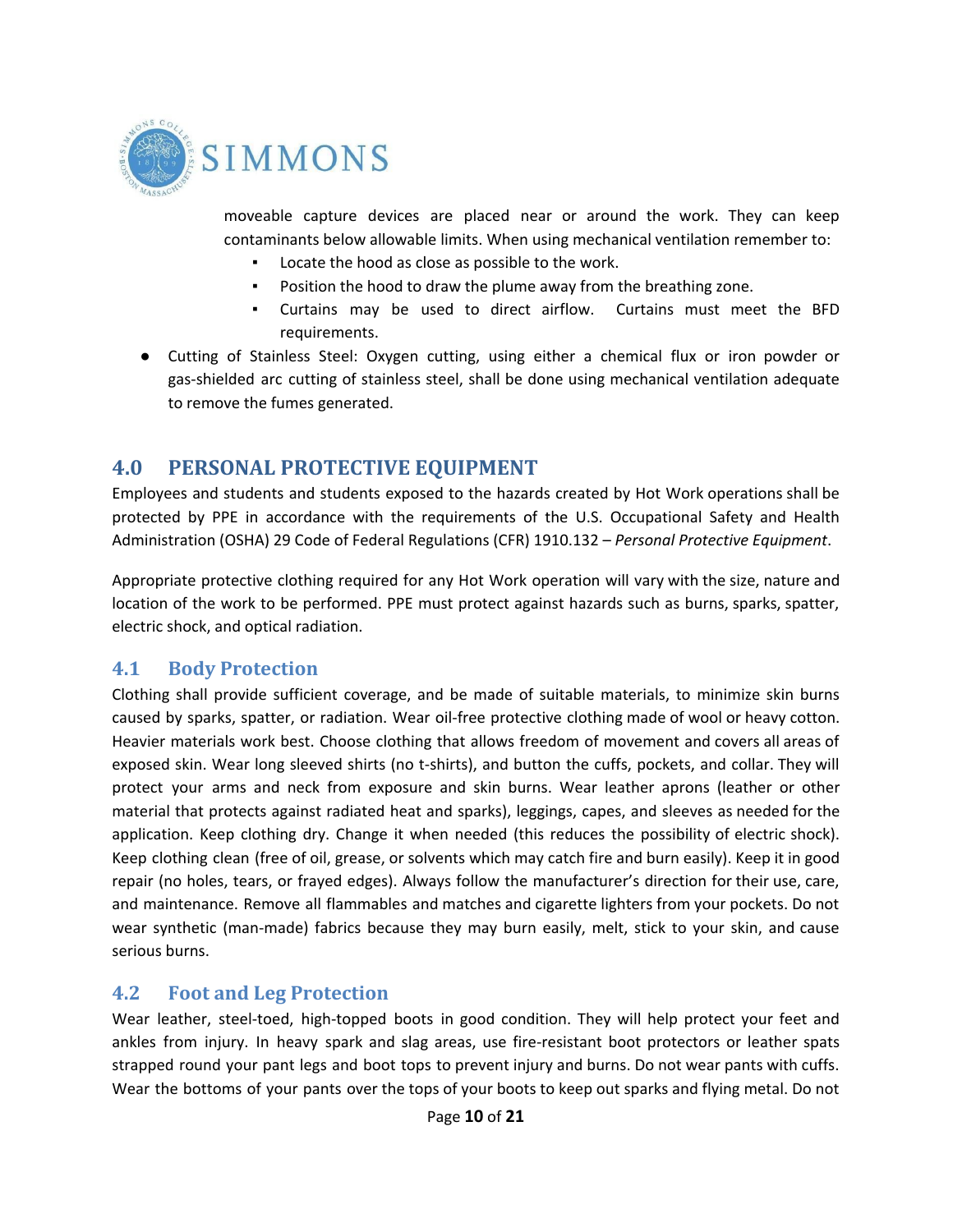

tuck pant legs into your boots.

## **4.3 Hand Protection**

Wear flame-resistant gloves, such as leather welder's gloves. Always wear dry, hole-free, insulated welding gloves in good condition. They will help protect your hands from burns, sparks, heat, cuts, scratches, and electric shock.

## **4.4 Hearing Protection**

If loud noise is present, wear approved ear plugs or ear muffs to protect your hearing and prevent hearing loss. When working out of position, such as overhead, wear approved earplugs or muffs. They prevent sparks, spatter, and hot metal from entering your ears and causing burns.

## **4.5 Respiratory Protective Equipment**

When controls such as ventilation fail to control airborne contaminants to allowable levels or when the implementation of such controls is not feasible, respiratory protective equipment shall be used to protect employees and students from hazardous concentrations of air contaminants. Only approved respiratory protection (NIOSH approved respirators) shall be used and employee use of respirators must meet SIMMONS' Respiratory Protection Program Requirements.

## **4.6 Eye and Face Protection**

Welding, cutting, and allied Hot Work processes presents various hazards to the welder's eyes and face: the intense heat from arc rays and welding sparks can cause burns to the skin and eyes, during electric welding and welding processes. PPE for the eyes and face is very important for both the welder and other personnel working near welding operations. Filter lens shall be in accordance with ANSI Z87.1.

*For Electric Arc Welding and Arc Cutting*: Helmets with filter lenses and cover lenses shall be used by operators and nearby personnel when viewing the arc. For electric welding, the minimum lens shade should be at least #10. If the electrodes are larger than 5/32″ a darker lens compensates for the additional amperage required for the electrode. If the process uses a shielding gas, the lens shade should increase to at least #11 or #12. A darker shade is necessary because the presence of the gas increases the reflective intensity of the arc. See the below OSHA welding and cutting lens selector guide for the selection of welding lens for this process.

*For Oxyfuel Gas Welding and Cutting*: Welding helmets with a filter lens of #5 is the minimum protection for gas welding and cutting; however the protection required may increase to shade #8 dependent on the operation. Goggles or other approved eye protection shall be worn by persons in the work area during oxyfuel gas welding and cutting operations. See the below OSHA welding and cutting lens selector guide for the selection of welding lens for this process.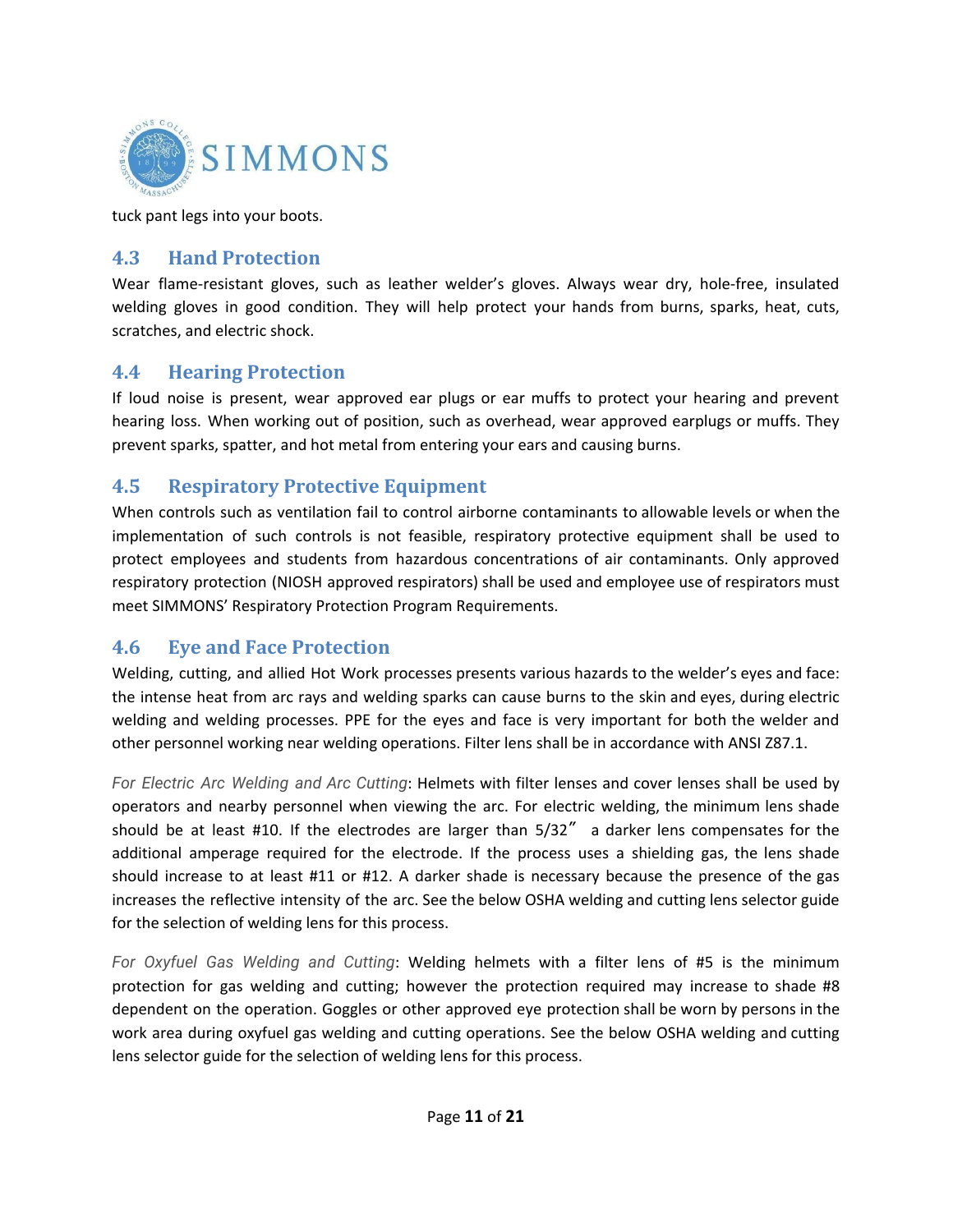

*For Other Work Associated with Welding (Such as Grinding)*: Welding helmets with filter lenses are intended to protect users from arc rays and from weld sparks and spatter which impinge directly against the helmet. They are not intended to protect against slag chips, grinding fragments, wire wheel bristles, and similar hazards. Spectacles with side shields or impact safety goggles, combined with the use of a face shield approved at the ANSI Z87+ level is required for protection against these hazards. The PPE should be stamped ANSI Z87+. The spectacles or goggles may have either clear or filtered lenses, depending upon the amount of exposure to adjacent welding or cutting radiation. Others in the immediate welding area should wear similar eye protection.

## **4.7 OSHA Welding Lens Selector Guide**

The following is a guide for the selection of the proper shade numbers for welding and cutting eye protection. These recommendations may be varied to suit the individual's needs to protect against infrared and ultraviolet light.

| <b>Welding Operation</b>                                                                                | Suggested<br>Shade No. |  |
|---------------------------------------------------------------------------------------------------------|------------------------|--|
| Shielded metal-arc welding - 1/16-, 3/32-, 1/8-, 5/32-inch electrodes                                   | 10                     |  |
| Gas-shielded arc welding (nonferrous) - 1/16-, 3/32-, 1/8-, 5/32-inch electrodes                        | 11                     |  |
| Gas-shielded arc welding (ferrous) - 1/16-, 3/32-, 1/8-, 5/32-inch electrodes                           | 12                     |  |
| Shielded metal-arc welding: 3/16-, 7/32-, 1/4-inch electrodes                                           | 12                     |  |
| 5/16 -, 3/8-inch electrodes                                                                             | 14                     |  |
| Atomic hydrogen welding                                                                                 | $10 - 14$              |  |
| Carbon arc welding                                                                                      | 14                     |  |
| Soldering                                                                                               | 2                      |  |
| Torch brazing                                                                                           | 3 or 4                 |  |
| Light cutting, up to 1 inch                                                                             | 3 or 4                 |  |
| Medium cutting, 1 inch to 6 inches                                                                      | 4 or 5                 |  |
| Heavy cutting, 6 inches and over                                                                        | 5 or 6                 |  |
| Gas welding (light) up to 1/8 inch                                                                      | 4 or 5                 |  |
| Gas welding (medium) 1/8 inch to 1/2 inch                                                               | 5 or 6                 |  |
| Gas welding (heavy) 1/2 inch and over                                                                   | 6 or 8                 |  |
| NOTE: In gas welding or oxygen cutting where the torch produces a high yellow light, it is desirable to |                        |  |

use a filter or lens that absorbs the yellow or sodium line in the visible light of the operation.

## **5.0 APPROVED FIRE RESISTANT MATERIALS FOR HOT WORK AREAS**

## **5.1 Welding Blanket**

A heat-resistant fabric designed to be placed in the vicinity of a Hot Work operation. They are intended for use in horizontal applications with light to moderate exposures such as that resulting from chipping,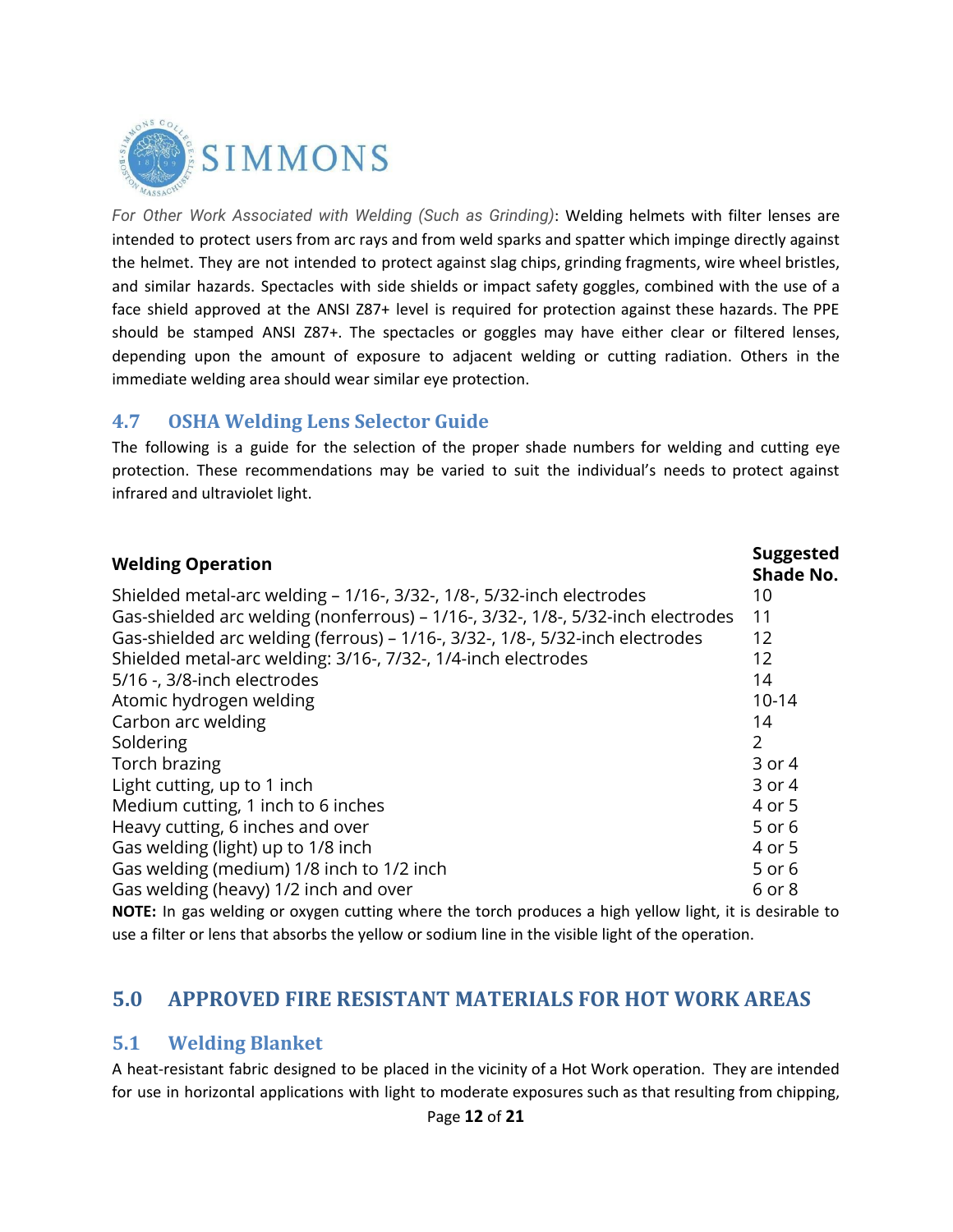

grinding, heat treating, sand blasting, and light horizontal welding. In addition, they are designed to protect machinery and prevent ignition of combustibles such as wood that are located adjacent to the underside of the blanket. They are made from different materials such as fiberglass, Silica, and other fire resistant materials.

## **5.2 Welding Pads**

A heat-resistant fabric designed to be placed directly under a Hot Work operation such as welding or cutting. Welding pads are intended for use horizontal applications with severe exposures such as that resulting from molten substances of heavy horizontal welding. These pads are designed to prevent the ignition of combustibles that are located adjacent to the underside of the pad.

## **5.3 Welding Curtain**

A heat-resistant fabric designed to be placed in the vicinity of a Hot Work operation. They are intended for use in vertical application with light to moderate exposures such as that resulting from chipping, grinding, heat treating, and light horizontal welding. In addition, they are designed to prevent sparks from escaping a confined area.

\*Welding blankets and curtains are required to be listed, approved, or the equivalent for such use. One such approval includes ANSI/FM 4950, *American National Standard for Evaluating Welding Pads, Welding Blankets and Welding Curtains for Hot Work Operations*, and the BFD requirements for curtains.

## **6.0 MOST COMMON TYPES OF WELDING AND CUTTING OPERATIONS**

## **6.1 Oxyfuel Gas Welding and Cutting Operations**

This section covers safety practices for users of oxyfuel gas welding. For additional specific safety requirements for Oxygen-fuel gas welding and cutting operations, refer to OSHA Standard 29 CFR 1910.253 - *Oxygen-fuel gas welding and cutting*.

## **6.2 Oxygen Cylinders and Apparatus**

Oxygen cylinders and apparatus shall be kept free from oil, grease, and other flammable or explosive substances. Oxygen cylinders or apparatus shall not be handled with oily hands or gloves.

Oxygen cylinders and apparatus shall not be used interchangeable with any other gas. Oxygen shall not be used as a substitute for compressed air. Oxygen shall not be used for any other work purpose other than welding and cutting (e.g. do not use to blow out pipelines, to dust clothing, do not strike against an oily surface, greasy clothing, or enter fuel oil other storage tanks, etc.). Inside of buildings, cylinders shall be stored in a well-protected, well-ventilated, dry location, at least 20 (6.1 m) feet from highly combustible materials such as oil or excelsior. Cylinders should be stored in definitely assigned places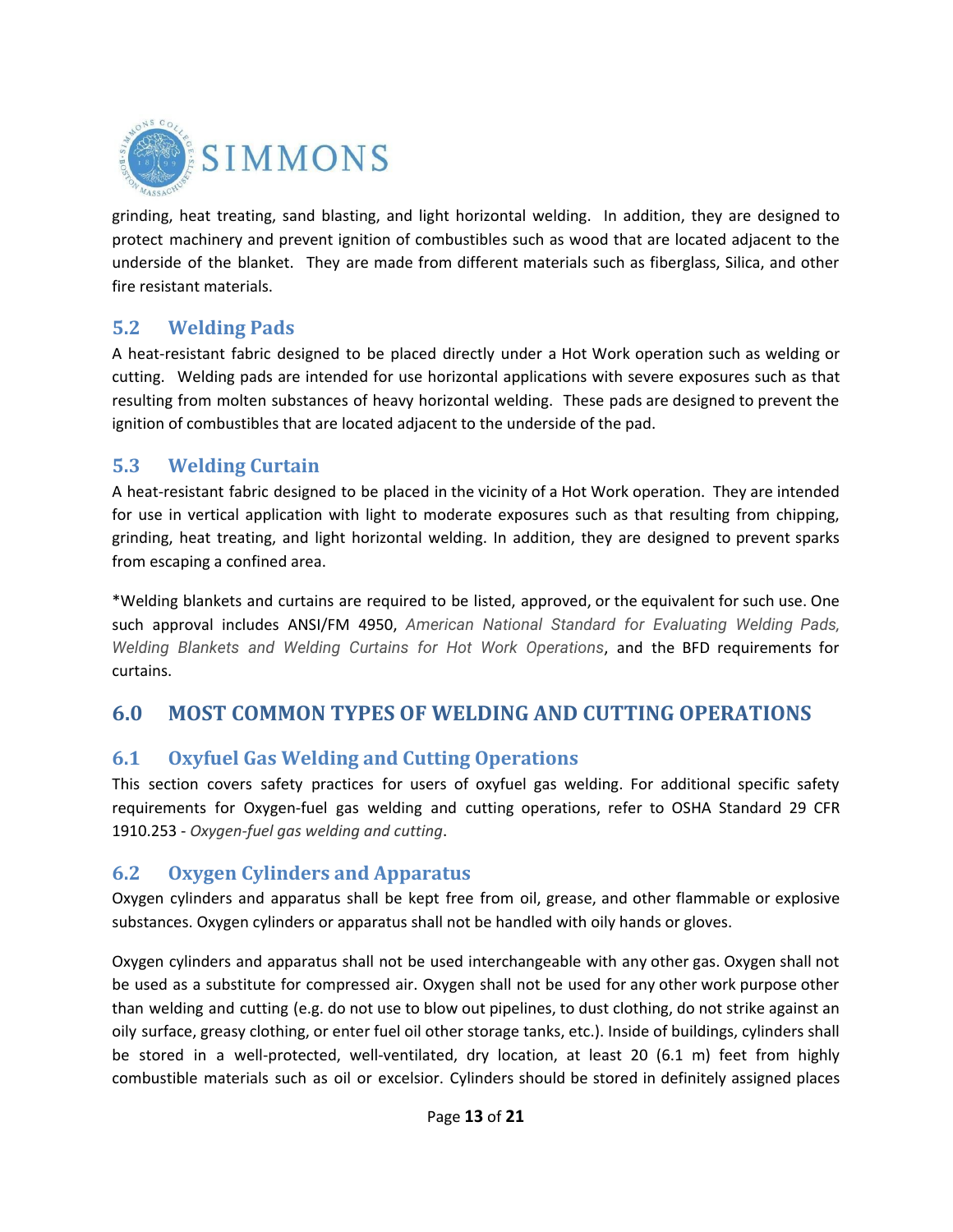

away from elevators, stairs, or gangways. Assigned storage spaces shall be located where cylinders will not be knocked over or damaged by passing or falling objects, or subject to tampering by unauthorized persons.

Cylinders shall not be kept in unventilated enclosures such as lockers and cupboards. Empty cylinders shall have their valves closed. Valve protection caps, where cylinder is designed to accept a cap, shall always be in place, hand-tight, except when cylinders are in use or connected for use.

Oxygen cylinders shall not be stored near highly combustible material, especially oil and grease; or near reserve stocks of other fuel-gas cylinders, or near any other substance likely to cause or accelerate fire; or in an acetylene generator compartment.

Oxygen cylinders in storage shall be separated from fuel-gas cylinders or combustible materials (especially oil or grease), a minimum distance of 20 feet (6.1 m) or by a noncombustible barrier at least 5 feet (1.5 m) high having a fire-resistance rating of at least one-half hour.

## **6.3 Torches**

Connections shall be checked for leaks after assembly and before lighting the torch. Flames shall not be used. Before lighting the torch for the first time each day, hoses shall be purged individually. Hoses shall not be purged into confined spaces or near ignition sources. Hoses shall be purged after a cylinder change.

#### **Torch Lighting**

Torches shall be lighted by a friction lighter or other approved device, not by matches, cigarette lighters, or welding arcs. Point the torch away from persons or combustible materials. Whenever work is suspended, Torch valves shall be closed and the gas supply shut off.

#### **Hose and Hose Connections**

Hose connections shall be clamped or otherwise securely fastened in a manner that will withstand, without leakage, twice the pressure to which they are normally subjected in service, but in no case less than a pressure of 300 psi (2.04 MPa). Oil-free air or an oil-free inert gas shall be used for the test. Hose showing leaks, burns, worn places, or other defects rendering it unfit for service shall be repaired or replaced.

**NOTE:** Oxygen and acetylene hoses should be different colors. Red is generally used for fuel and green for oxygen. Black is generally used for inert gas and air hoses.

## **6.4 Precautionary Information for Oxyfuel Gas Process and Equipment**

The information provided below shall be placed on stock containers of materials such as rods and fluxes, and on major equipment used in oxyfuel gas welding, cutting, and allied processes. The information shall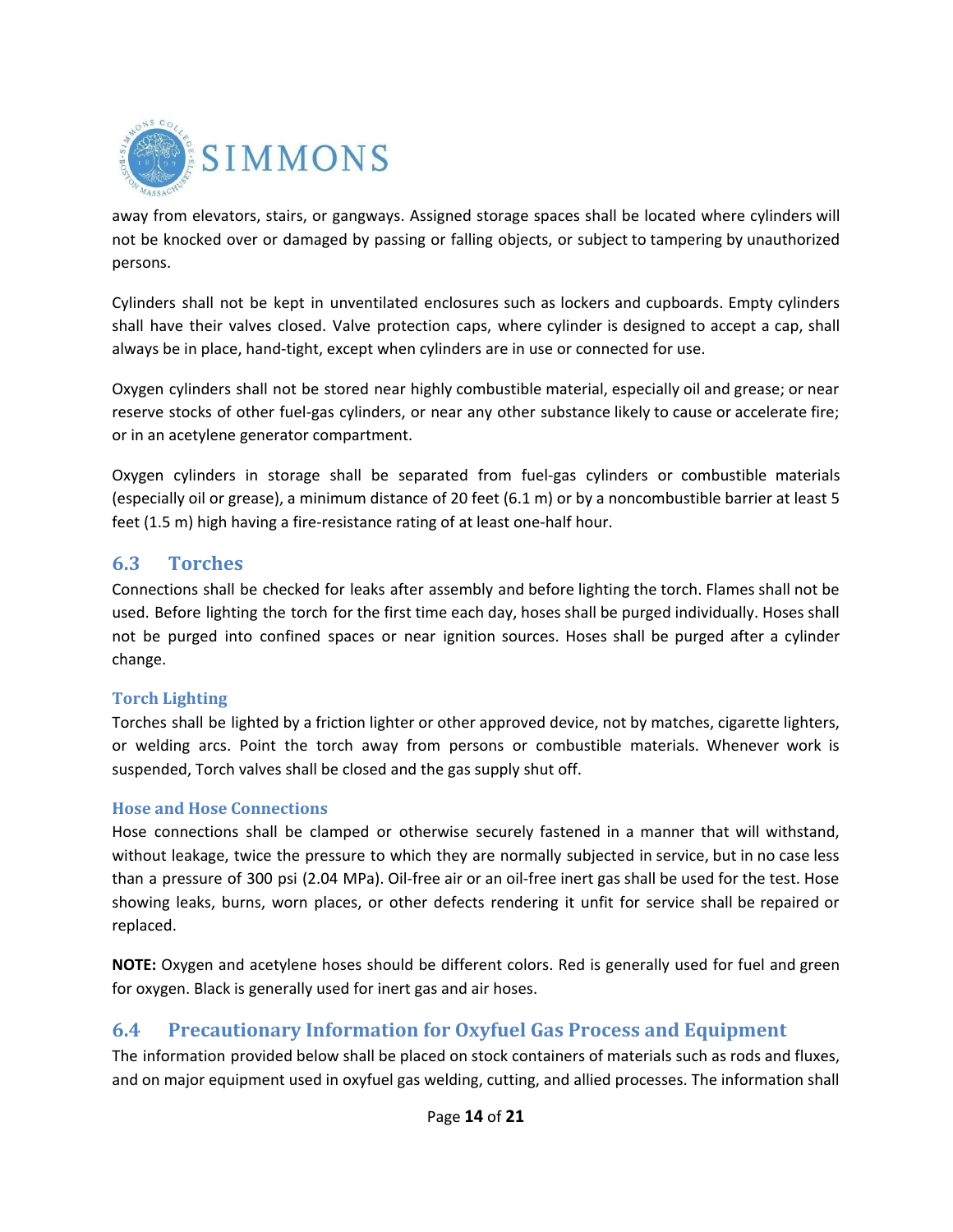

be readily visible and may be on a label, tag, or other printed form which is generally provided by the welding equipment company.

WARNING:

PROTECT yourself and others. Read and understand this information.

FUMES AND GASES can be hazardous to your health.

HEAT RAYS (INFRARED RADIATION) from flame or hot metal can injure eyes.

- Before use, read and understand the manufacturer's instructions, SDSs, and the safety practices.
- Keep your head out of the fumes.
- Use enough ventilation, exhaust at the flame, or both, to keep fumes and gasses from your breathing zone and the general area.
- Wear correct eye, ear, and body protection.

See American National Standard ANSI Z49.1, *Safety in Welding, Cutting, and Allied Processes*, for details.

## **6.5 Electric Arc Welding and Cutting Operations**

This section contains safety precautions specific to the operations of arc welding and cutting equipment. For additional specific safety requirements for Electric Arc Welding and Cutting operations, refer to OSHA standard 29 CFR 1910.254 – *Arc welding and cutting*.

#### **Standard Machines for Arc Welding**

Arc Welding Machines shall be designed and constructed to carry their rated load with rated temperature rises where the temperature of the cooling air does not exceed 40 deg. C. (104 deg. F.) and where the altitude does not exceed 3,300 feet (1,005.8 m), and shall be suitable for operation in atmospheres containing gases, dust, and light rays produced by the welding arc.

#### **Manual Electrode Holders**

Only manual electrode holders specifically designed for arc welding and cutting of a capacity capable of safely handling the maximum rated current required by the electrodes may be used. All current carrying parts of the holder that are gripped by the welder or cutter, and the outer jaws of the holder, shall be fully insulated against the maximum voltage encountered to ground.

#### **Welding Cables and Connectors**

Cables shall be completely insulated, flexible, capable of handling the maximum current requirements of the work in progress, and in good repair.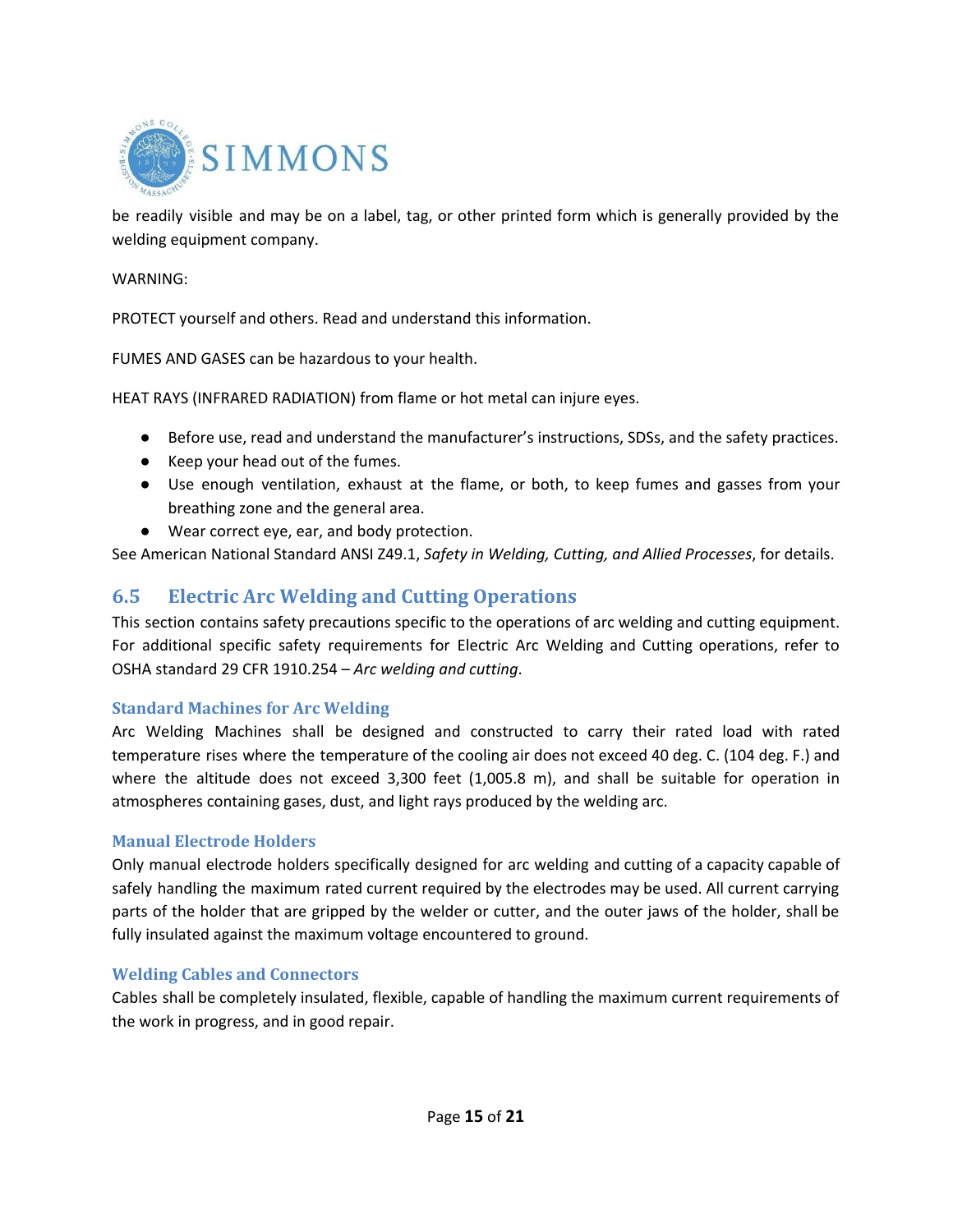

#### **Voltage**

The following limits shall not be exceeded:

- Alternating-current (A.C.) machines: Manual arc welding and cutting 80 volts.
- Automatic (machine or mechanized) arc welding and cutting 100 volts.
- Direct-current machines: Manual arc welding and cutting 100 volts.
- Automatic (machine or mechanized) arc welding and cutting 100 volts.

When special welding and cutting processes require values of open circuit voltages higher than the above, means shall be provided to prevent the operator from making accidental contact with the high voltage by adequate insulation or other means.

For ac welding under wet conditions or warm surroundings where perspiration is a factor, the use of reliable automatic controls for reducing no load voltage is recommended to reduce the shock hazard.

#### **Grounding**

The frames of arc welding and cutting machines shall be adequately grounded in accordance with the manufacture, OSHA electrical standards, and ANSI standards.

#### **Equipment Loading**

Care shall be taken in applying arc welding equipment to ensure that the ampere rating chosen is adequate to handle the job. Welding machines shall not be operated above the ampere ratings and corresponding rated duty cycles as specified by the manufacturer and shall not be used for applications other than those specified by the manufacturer.

#### **Environmental Conditions**

When using alternating current (ac) or direct current (dc) arc welding machines, the welding operator shall take special care to prevent electrical shock. The manufacturer shall be consulted and a hazard assessment shall be performed before unusual service conditions are encountered. Unusual service conditions may exist, and in such circumstances machines shall be especially designed to safely meet the requirements of the service. Chief among these conditions are:

- Exposure to unusually corrosive fumes.
- Exposure to steam or excessive humidity.
- Exposure to excessive oil vapor.
- Exposure to flammable gases.
- Exposure to abnormal vibration or shock.
- Exposure to excessive dust.
- Exposure to weather.

**NOTE:** Water or perspiration may cause electrically hazardous conditions. Electrical shock may be prevented by performing a hazard assessment before work, relocating work to a safe location, avoiding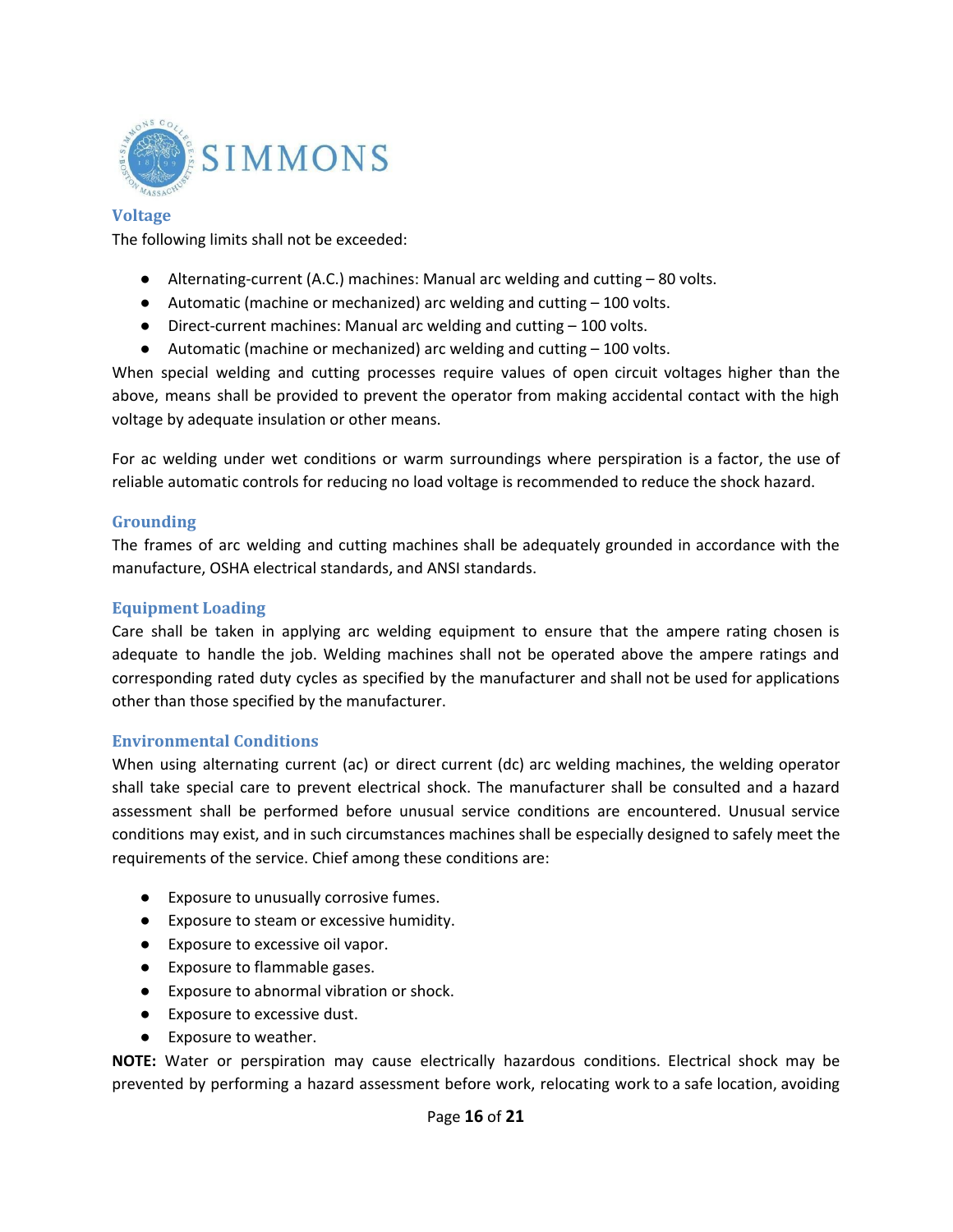

contact with live electrical parts, and lastly by use of personal protective equipment the use of nonconductive gloves, clothing, and shoes. Other examples of electrically hazardous conditions are locations in which the freedom of movement is restricted so that the operator is forced to perform the work in a cramped (kneeling, sitting, lying) position with physical contact with conductive parts, and locations that are fully or partially limited by conductive elements and in which there is a high risk of unavoidable or accidental contact by the operator. These hazards can be minimized by performing a hazard assessment before work is performed and by insulating conductive parts near the vicinity of the operator.

#### **Precautionary Information for Arc Welding and Related Processes and Equipment**

The information provided below shall be placed on stock containers of materials such as wires, fluxes, and electrodes and on major equipment such as power supplies, wire feeders, and controls used in arc welding, arc cutting, and allied processes. The information shall be readily visible and may be on a label, tag, or other printed form.

WARNING:

PROTECT yourself and others. Read and understand this information. FUMES AND GASES can be hazardous to your health. ARC RAYS can injure eyes and burn skin. ELECTRIC SHOCK can KILL.

- Before use, read and understand the manufacturer's instructions, SDSs, and your employer's safety practices.
- Keep your head out of the fumes.
- Use enough ventilation, exhaust at the flame, or both, to keep fumes and gasses from your breathing zone and the general area.
- Wear correct eye, ear, and body protection.
- Do not touch live electrical parts.

## **7.0 REFERENCES**

The following references were used to develop this program:

- NFPA 51B Standard for Fire Prevention During Welding, Cutting, and Other Hot Work
- 29 CFR 1910 Subpart Q Welding, Cutting, and Brazing
- 29 CFR 1926.352 Welding and Cutting Fire Prevention
- ANSI Z49.1:2012 Safety in Welding, Cutting and Allied Processes
- American Welding Society, Safety and Health Fact Sheets

Page **17** of **21**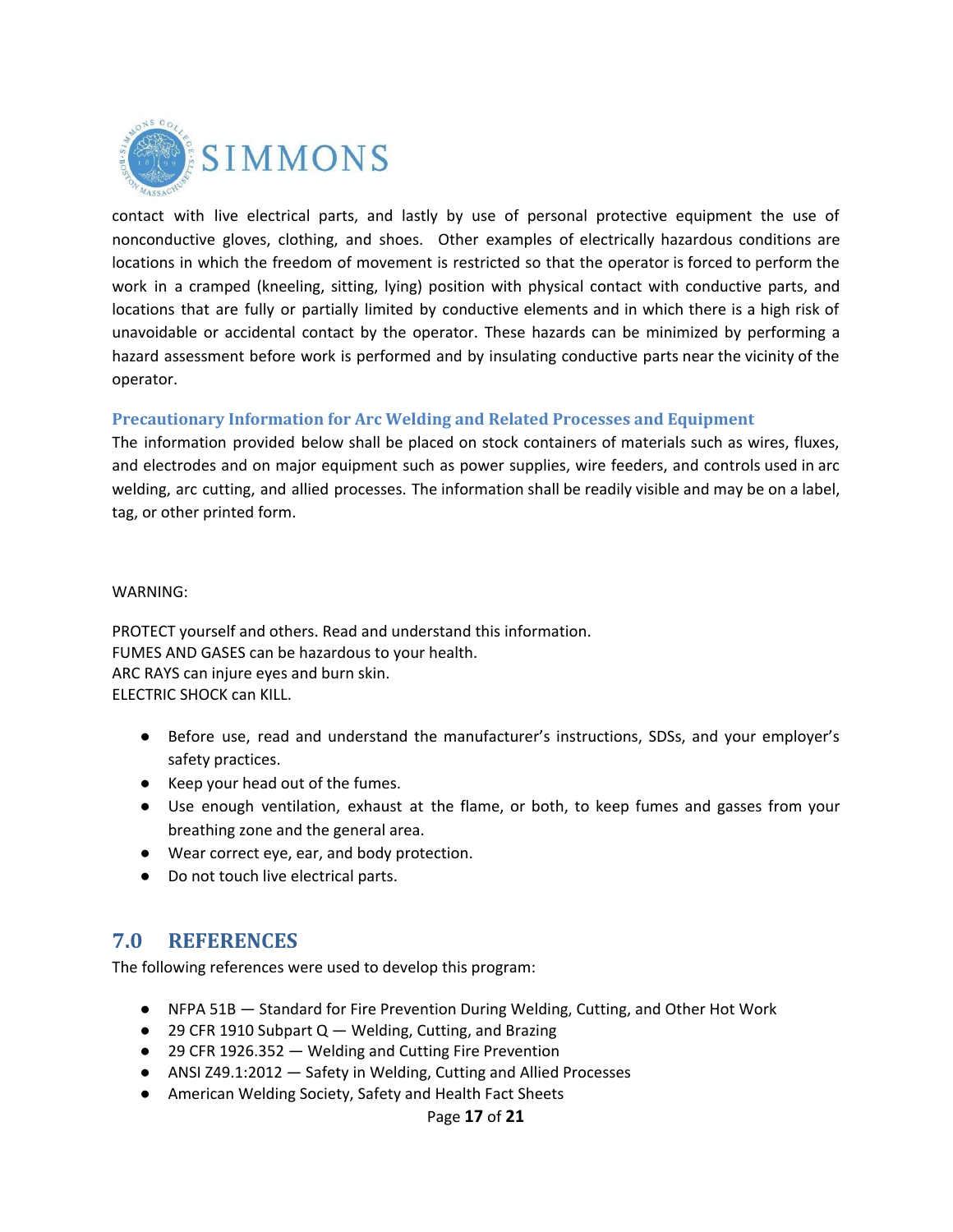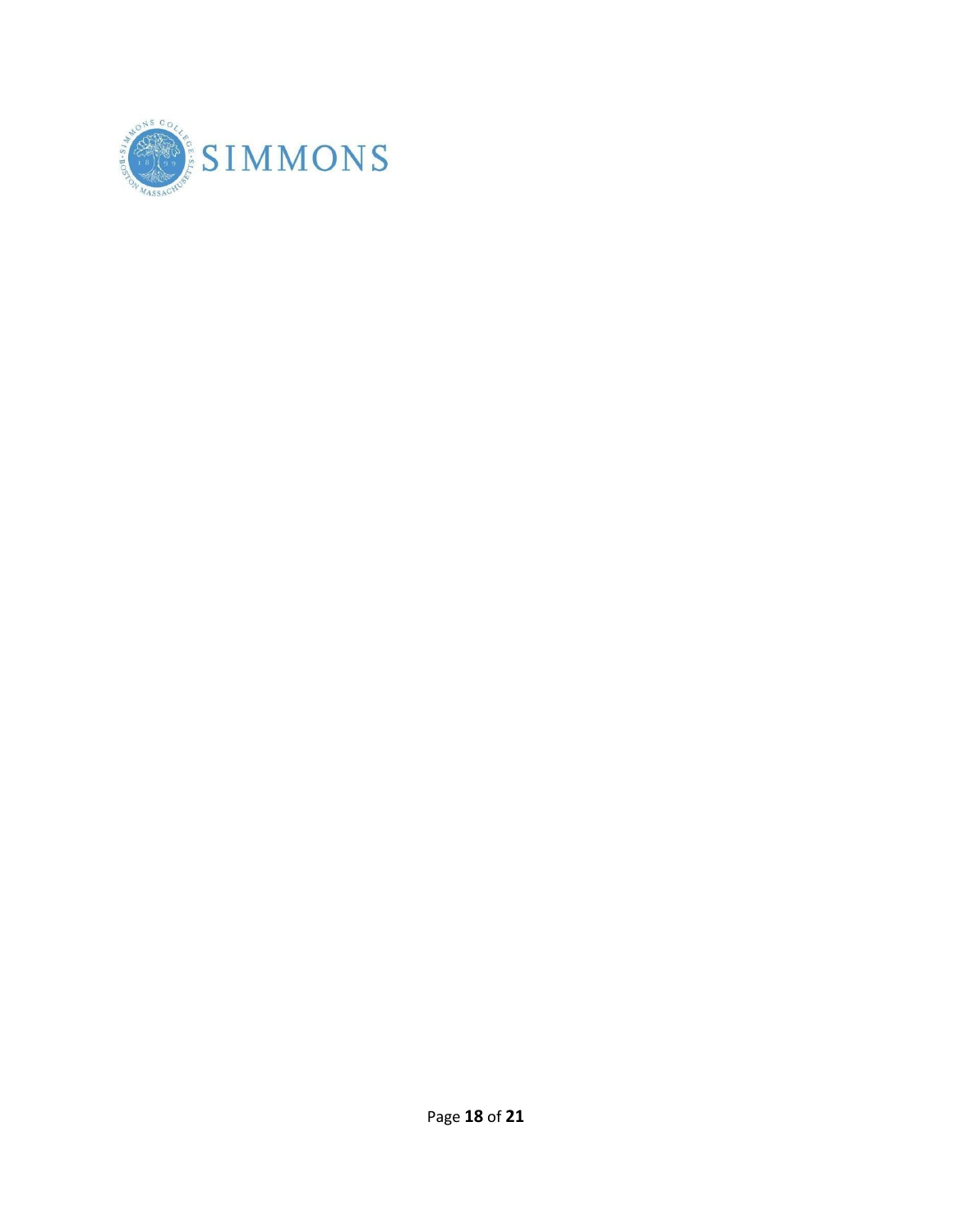

#### **APPENDIX A – HOT WORK PERMIT**

| <b>HOT WORK PERMIT</b>                                                                                                                                                    |                                                                                                |  |
|---------------------------------------------------------------------------------------------------------------------------------------------------------------------------|------------------------------------------------------------------------------------------------|--|
| Seek an alternative/safer method, if possible.                                                                                                                            |                                                                                                |  |
| Before initiating Hot Work, ensure precautions are in place as required by BFD, OSHA, NFPA 51B, and ANSI Z49.1.                                                           |                                                                                                |  |
| Make sure an appropriate fire extinguisher is readily available.                                                                                                          |                                                                                                |  |
| This Hot Work Permit is required for any operation involving open flame or producing heat and/or sparks. This work includes,                                              |                                                                                                |  |
| but is not limited to, welding, brazing, cutting, grinding, soldering, thawing pipe, torch-applied roofing, or chemical welding.                                          |                                                                                                |  |
| Date:                                                                                                                                                                     | Hot Work being performed by:                                                                   |  |
|                                                                                                                                                                           | Employee<br>$\Box$                                                                             |  |
|                                                                                                                                                                           | Student<br>$\Box$                                                                              |  |
|                                                                                                                                                                           | Contractor<br>$\Box$                                                                           |  |
| Location (Building, Floor, Room):                                                                                                                                         |                                                                                                |  |
| Printed Name and Signature of Person Doing Hot Work:                                                                                                                      |                                                                                                |  |
|                                                                                                                                                                           |                                                                                                |  |
| Time Started:<br>Time Completed:                                                                                                                                          |                                                                                                |  |
| THIS PERMIT IS ONLY GOOD FOR ONE DAY (24 HOURS)                                                                                                                           |                                                                                                |  |
| I verify that the above location has been examined, the                                                                                                                   | Printed Name and Signature of Permit-Authorizing Individual                                    |  |
| precautions marked on the checklist below have been                                                                                                                       | (PAI):                                                                                         |  |
| taken, and permission is granted for this work.                                                                                                                           |                                                                                                |  |
| Available sprinklers, hose streams, and extinguishers are in service and operable.<br>$\Box$                                                                              |                                                                                                |  |
| Hot work equipment is in good working condition in accordance with manufacturer's specifications.<br>$\Box$                                                               |                                                                                                |  |
| Special permissions obtained to conduct hot work on metal vessels or piping lined with rubber or plastic.<br>$\Box$                                                       |                                                                                                |  |
| Requirements within 35 feet of Hot Work:                                                                                                                                  |                                                                                                |  |
|                                                                                                                                                                           | NOTE: If conducting Hot Work in an elevated area, these requirements apply to all areas below. |  |
| Flammable liquid, dust, lint, and oily deposits removed.<br>$\Box$                                                                                                        |                                                                                                |  |
| Explosive atmosphere in area eliminated.<br>$\Box$                                                                                                                        |                                                                                                |  |
| Floors swept clean and trash removed.<br>$\Box$                                                                                                                           |                                                                                                |  |
| Combustible floors wet down or covered with a damp sand or fire-resistive/non-combustible materials or equivalent.<br>$\Box$                                              |                                                                                                |  |
| Personnel protected from electrical shock when floors are wet.<br>$\Box$                                                                                                  |                                                                                                |  |
| Other combustible storage material removed or covered with listed or approved materials (welding pads, blankets, or<br>$\Box$                                             |                                                                                                |  |
| curtains; fire-resistive tarpaulins), metal shields, or non-combustible materials                                                                                         |                                                                                                |  |
| All wall and floor openings are covered.<br>$\Box$                                                                                                                        |                                                                                                |  |
| Ducts and conveyors that might carry sparks to distant combustible material are covered, protected, and/or shut<br>$\Box$                                                 |                                                                                                |  |
| down.                                                                                                                                                                     |                                                                                                |  |
|                                                                                                                                                                           |                                                                                                |  |
| Requirements for Hot Work on walls, ceilings, or roofs (If not applicable, write N/A)<br>Construction is non-combustible and without combustible coverings or insulation. |                                                                                                |  |
| П                                                                                                                                                                         |                                                                                                |  |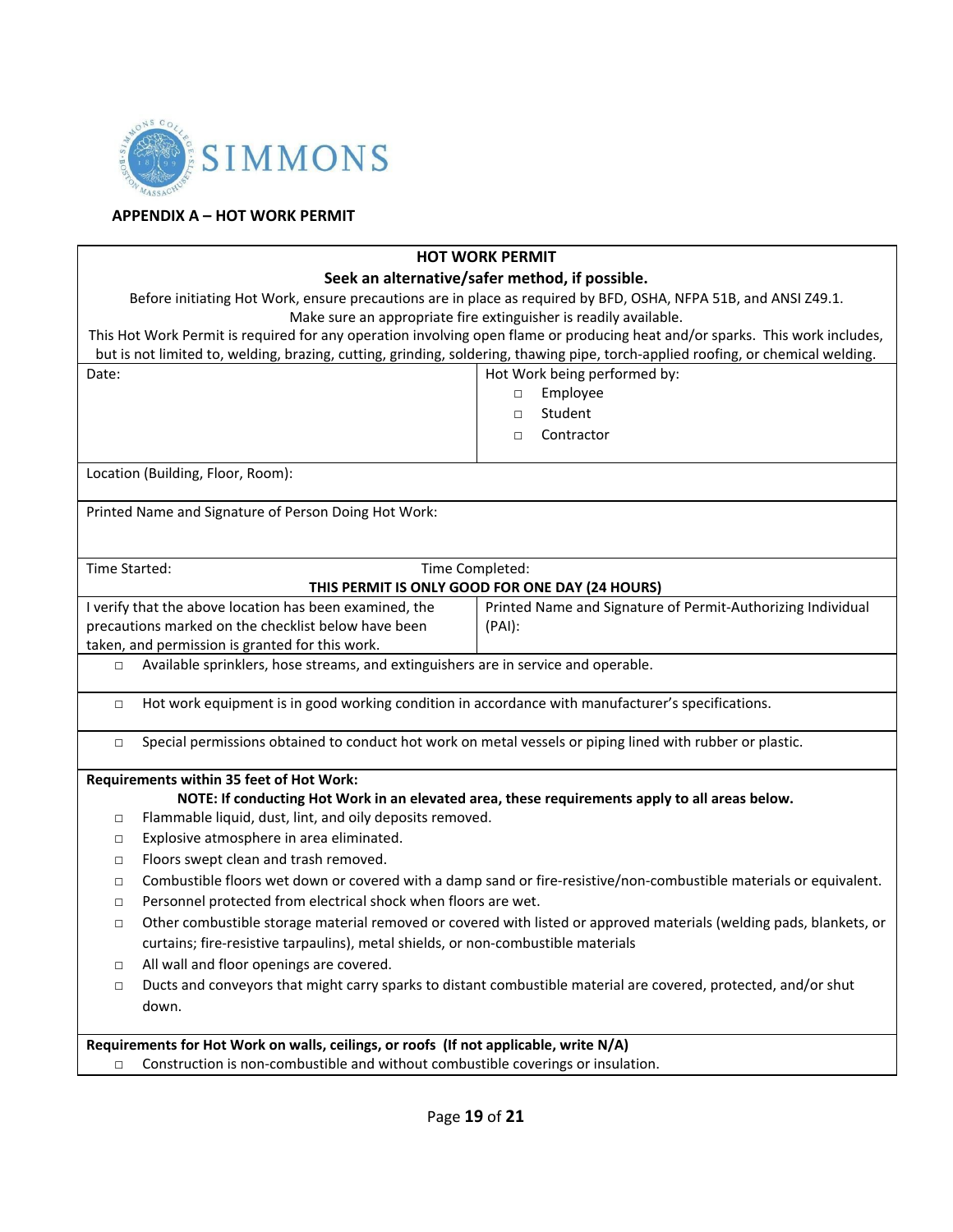

□ Combustible material on other side of walls, ceilings, or roofs is moved away or removed.

#### **Requirements for Hot Work on enclosed equipment**

- □ Enclosed equipment is cleaned of all combustibles.
- □ Containers are purged of flammable liquid/vapor.
- □ Pressurized vessels, piping, and equipment removed from service, isolated, and vented.

#### **Requirements for Hot Work Fire Watch and Fire Monitoring**

- □ Fire watch is provided during and for a minimum of 30 minutes after Hot Work, including any break activity.
- □ Fire watch is provided with suitable fire extinguishers and, where practical, a charged small hose.
- □ Fire watch is trained on how to use fire extinguishing equipment and in activating fire alarm.
- □ Fire watch can be required for adjourning areas, above, and below.
- □ Per the PAI/Fire watch, monitoring of Hot Work area has been extended beyond the 30 minutes.
	- o Yes, how long in minutes:
	- o No